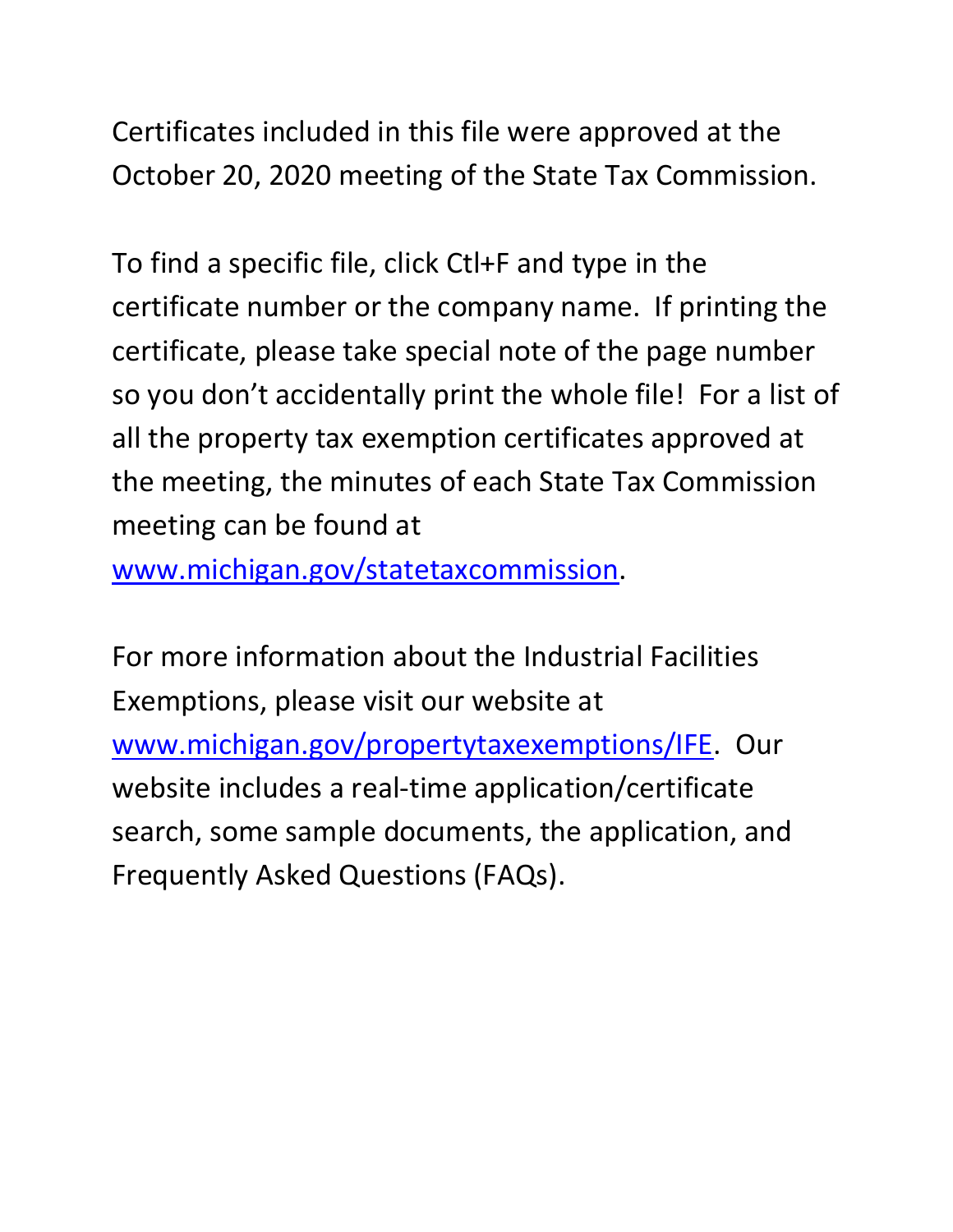

October 29, 2020

Tom Larsen Larston Investments/ Edward W. Duffy and Company 30200 Stephenson Highway Madison Heights, MI 48071

Dear Sir/Madam:

 has issued an Industrial Facility Exemption Certificate numbered 2019-043, to Larston Investments/ Edward W. Pursuant to the requirements of Public Act 198 of 1974, as amended, the State Tax Commission (Commission) Duffy and Company, located in City of Madison Heights, Oakland County. This certificate was issued at the October 20, 2020 meeting of the Commission and the investment amounts approved are as follows:

Real Property: \$4,500,000

Personal Property: \$0

The State Education Tax to be levied for this certificate is 6 mills.

In accordance with MCL 24.304, the local unit of government or applicant has sixty days from the date of this letter to request a hearing to correct an error contained in the enclosed certificate.

 Notification of completion of this project shall be filed with the Commission within 30 days of project completion. Within 90 days of project completion, a report of final costs shall be filed with the assessing officer of the local unit and the Commission.

 If you have further questions regarding the issuance of this industrial facility exemption certificate, please call 517-335-7460.

Sincerely,

David A. Buick, Executive Director State Tax Commission

Enclosure cc: David M. Hieber, Assessor, City of Madison Heights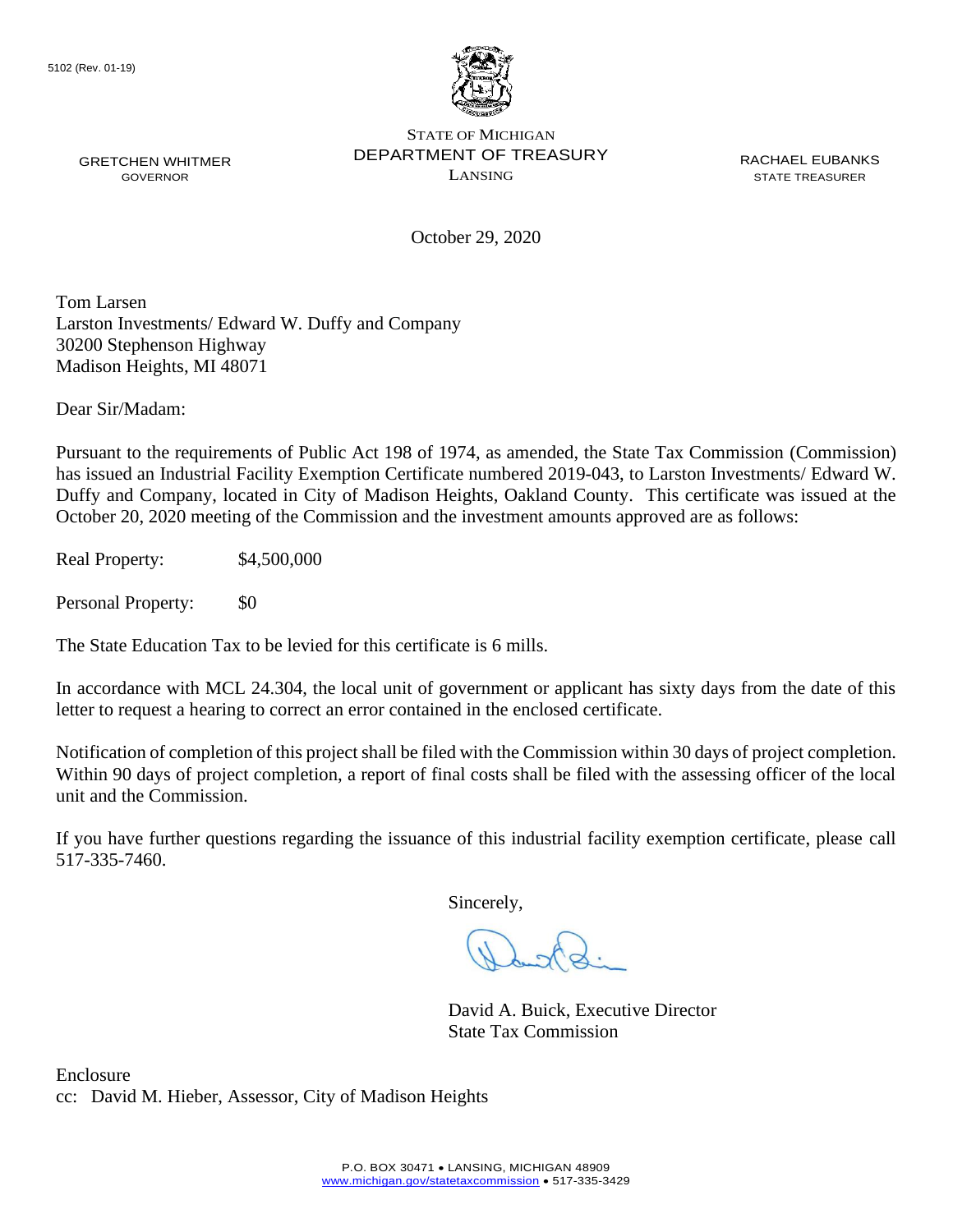Certificate No. **2019-043** 

 Pursuant to the provisions of Public Act 198 of 1974, as amended, the State Tax Commission hereby finds that the industrial property, as described in the approved application, hereafter referred to as the industrial facility, owned or leased by **Larston Investments/ Edward W. Duffy and Company**, and located at **30200 Stephenson Highway**, City of Madison Heights, County of Oakland, Michigan, within a Plant Rehabilitation or Industrial Development District, is intended for the construction/installation of new industrial property or for the purpose of restoration or replacement of obsolete industrial property, and complies with Section 9 and other provisions of the act.

 Therefore, as provided by MCL 207.551 to 207.572, inclusive, the State Tax Commission hereby certifies this industrial facility as a **new facility.** 

 This certificate provides the authority for the assessor to exempt the industrial facility for which this Industrial Facilities Exemption Certificate is in effect, but not the land on which the facility is located, from ad valorem taxation. This certificate further provides the authority to levy a specific tax known as the Industrial Facilities Tax.

 This certificate, unless revoked by order of the State Tax Commission as provided by Public Act 198 of 1974, as amended, shall remain in force for a period of **10** year(s) for real property and **0**  year(s) for personal property**;** 

 **Real property component: Beginning December 31, 2020, and ending December 30, 2030.** 

 **The State Education Tax to be levied for the real property component of this certificate is 6 mills.** 



Teggy & Nolder

 Peggy L. Nolde, Chairperson State Tax Commission

A TRUE COPY A TTEST Janay Jenkins<br>Michigan Department of Treasury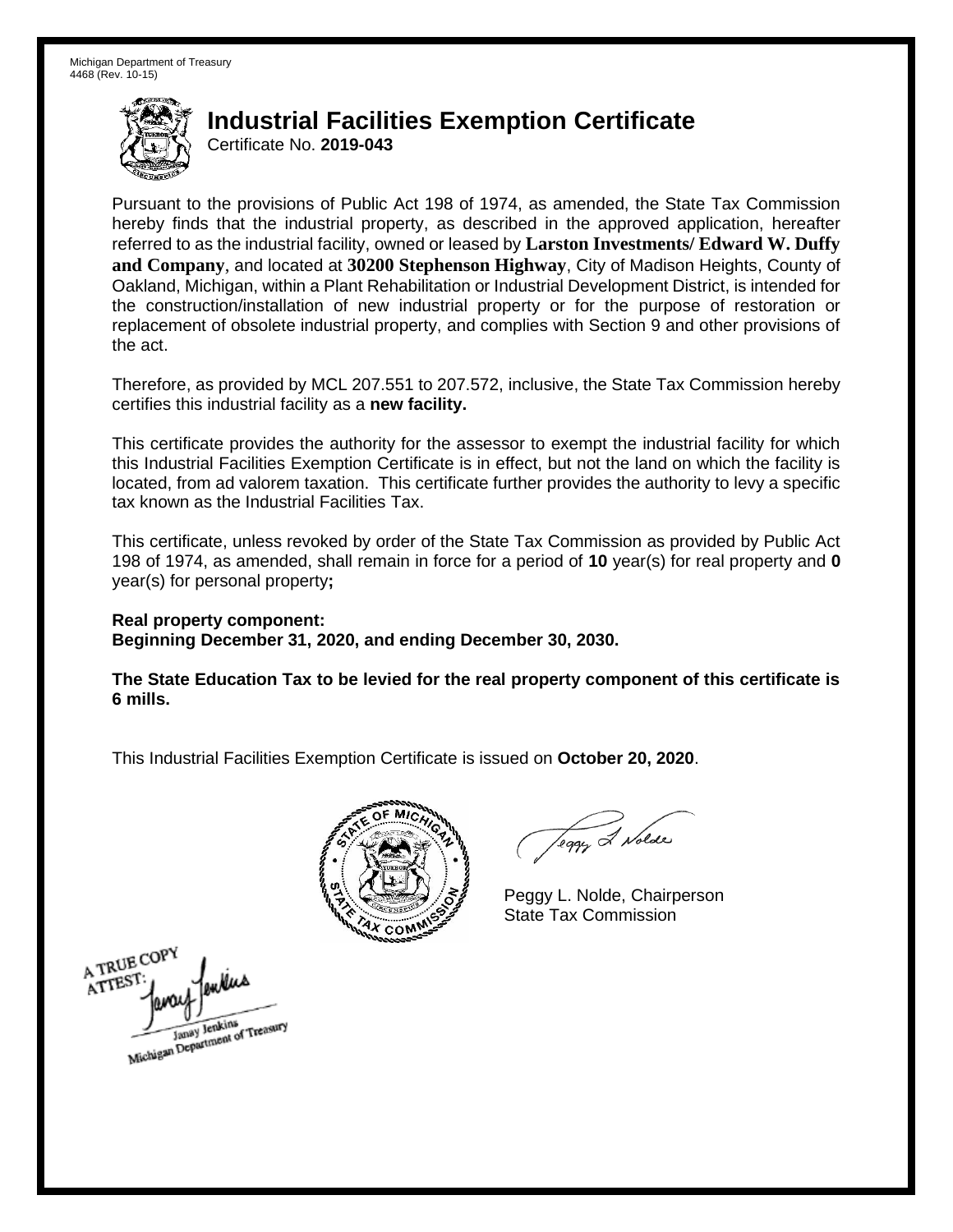

October 29, 2020

John Pula FEMA Corporation of Michigan 1716 Vanderbilt Avenue Portage, MI 49024

Dear Sir/Madam:

 located in City of Otsego, Allegan County. This certificate was issued at the October 20, 2020 meeting of the Pursuant to the requirements of Public Act 198 of 1974, as amended, the State Tax Commission (Commission) has issued an Industrial Facility Exemption Certificate numbered 2020-024, to FEMA Corporation of Michigan, Commission and the investment amounts approved are as follows:

Real Property: \$3,400,000

Personal Property: \$0

The State Education Tax to be levied for this certificate is 6 mills.

In accordance with MCL 24.304, the local unit of government or applicant has sixty days from the date of this letter to request a hearing to correct an error contained in the enclosed certificate.

 Within 90 days of project completion, a report of final costs shall be filed with the assessing officer of the local Notification of completion of this project shall be filed with the Commission within 30 days of project completion. unit and the Commission.

 If you have further questions regarding the issuance of this industrial facility exemption certificate, please call 517-335-7460.

Sincerely,

David A. Buick, Executive Director State Tax Commission

Enclosure cc: Kevin Harris, Assessor, City of Otsego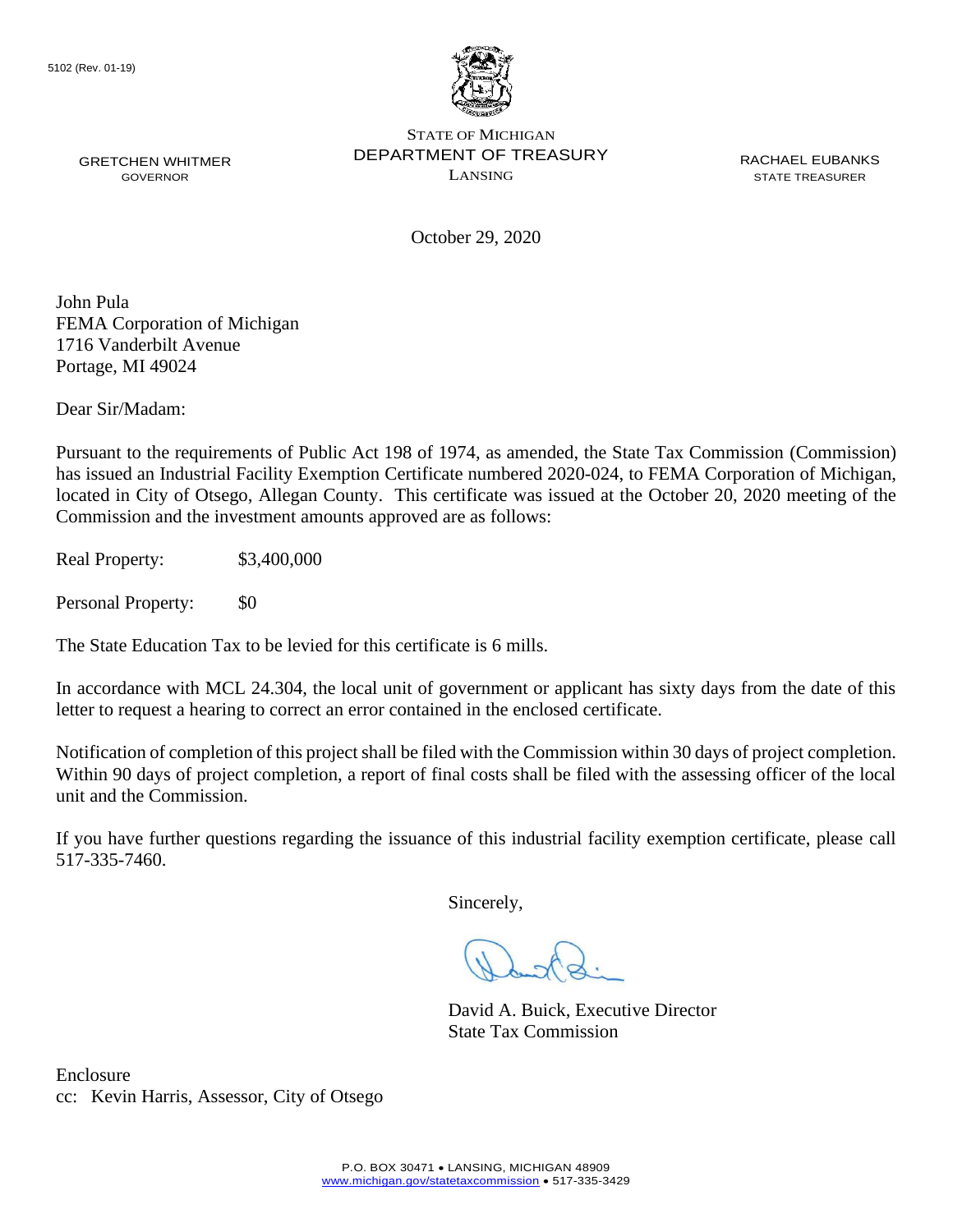Certificate No. **2020-024** 

 Pursuant to the provisions of Public Act 198 of 1974, as amended, the State Tax Commission hereby finds that the industrial property, as described in the approved application, hereafter referred to as the industrial facility, owned or leased by **FEMA Corporation of Michigan**, and Rehabilitation or Industrial Development District, is intended for the construction/installation of new industrial property or for the purpose of restoration or replacement of obsolete industrial property, and complies with Section 9 and other provisions of the act. located at **555 Washington Street**, City of Otsego, County of Allegan, Michigan, within a Plant

 Therefore, as provided by MCL 207.551 to 207.572, inclusive, the State Tax Commission hereby certifies this industrial facility as a **new facility.** 

 This certificate provides the authority for the assessor to exempt the industrial facility for which this Industrial Facilities Exemption Certificate is in effect, but not the land on which the facility is located, from ad valorem taxation. This certificate further provides the authority to levy a specific tax known as the Industrial Facilities Tax.

 This certificate, unless revoked by order of the State Tax Commission as provided by Public Act 198 of 1974, as amended, shall remain in force for a period of **12** year(s) for real property and **0**  year(s) for personal property**;** 

 **Real property component: Beginning December 31, 2020, and ending December 30, 2032.** 

 **The State Education Tax to be levied for the real property component of this certificate is 6 mills.** 



Teggy & Nolde

 Peggy L. Nolde, Chairperson State Tax Commission

A TRUE COPY ATTEST Michigan Department of Treasury Janay Jenkins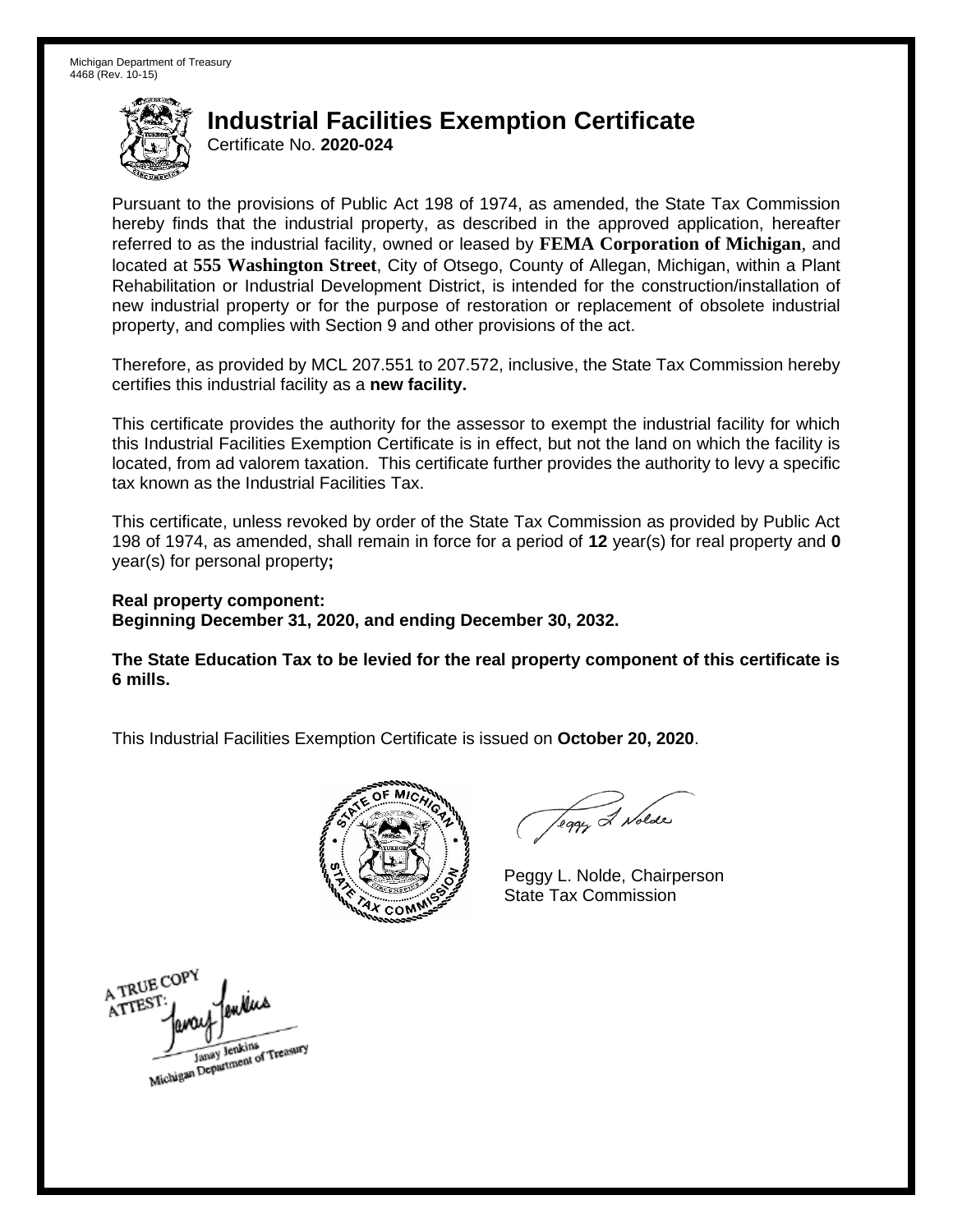

October 29, 2020

Kevin A. Phillips Hudsonville Creamery and Ice Cream Company, LLC 345 East 48<sup>th</sup> Street, Suite 200 Holland, MI 49423

Dear Sir/Madam:

 Cream Company, LLC, located in City of Holland, Allegan County. This certificate was issued at the October Pursuant to the requirements of Public Act 198 of 1974, as amended, the State Tax Commission (Commission) has issued an Industrial Facility Exemption Certificate numbered 2020-025, to Hudsonville Creamery and Ice 20, 2020 meeting of the Commission and the investment amounts approved are as follows:

Real Property: \$9,810,651

Personal Property: \$0

The State Education Tax to be levied for this certificate is 6 mills.

In accordance with MCL 24.304, the local unit of government or applicant has sixty days from the date of this letter to request a hearing to correct an error contained in the enclosed certificate.

 Notification of completion of this project shall be filed with the Commission within 30 days of project completion. Within 90 days of project completion, a report of final costs shall be filed with the assessing officer of the local unit and the Commission.

 If you have further questions regarding the issuance of this industrial facility exemption certificate, please call 517-335-7460.

Sincerely,

David A. Buick, Executive Director State Tax Commission

Enclosure cc: James J. Bush, Assessor, City of Holland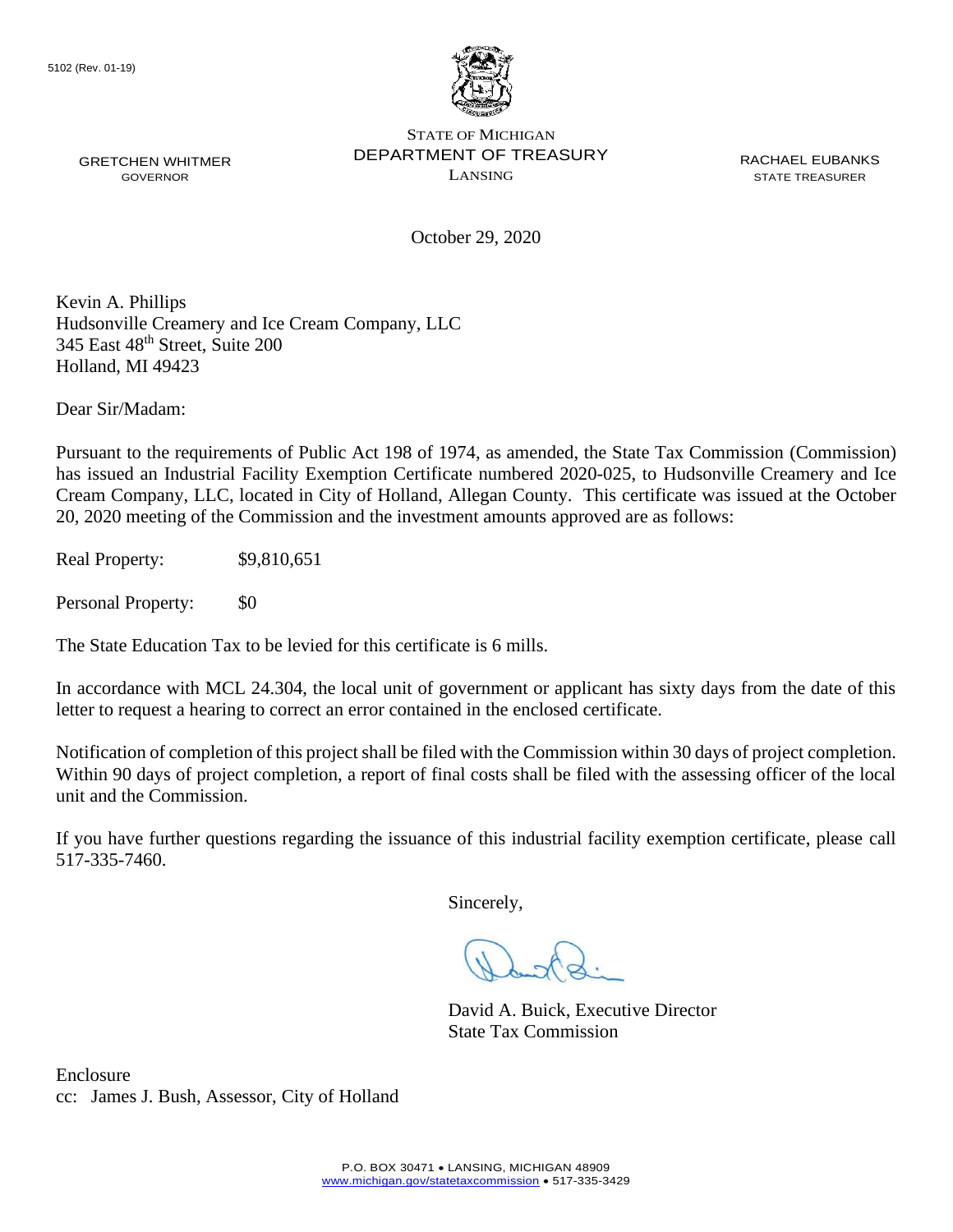Certificate No. **2020-025** 

 Pursuant to the provisions of Public Act 198 of 1974, as amended, the State Tax Commission hereby finds that the industrial property, as described in the approved application, hereafter referred to as the industrial facility, owned or leased by **Hudsonville Creamery and Ice Cream**  Company, LLC, and located at 345 East 48<sup>th</sup> Street Suite 200, City of Holland, County of Allegan, Michigan, within a Plant Rehabilitation or Industrial Development District, is intended for the construction/installation of new industrial property or for the purpose of restoration or replacement of obsolete industrial property, and complies with Section 9 and other provisions of the act.

 Therefore, as provided by MCL 207.551 to 207.572, inclusive, the State Tax Commission hereby certifies this industrial facility as a **new facility.** 

 This certificate provides the authority for the assessor to exempt the industrial facility for which this Industrial Facilities Exemption Certificate is in effect, but not the land on which the facility is located, from ad valorem taxation. This certificate further provides the authority to levy a specific tax known as the Industrial Facilities Tax.

 This certificate, unless revoked by order of the State Tax Commission as provided by Public Act 198 of 1974, as amended, shall remain in force for a period of **12** year(s) for real property and **0**  year(s) for personal property**;** 

 **Real property component: Beginning December 31, 2020, and ending December 30, 2032.** 

 **The State Education Tax to be levied for the real property component of this certificate is 6 mills.** 



Teggy & Nolder

 Peggy L. Nolde, Chairperson State Tax Commission

A TRUE COPY ATTEST Janay Jenkins<br>Michigan Department of Treasury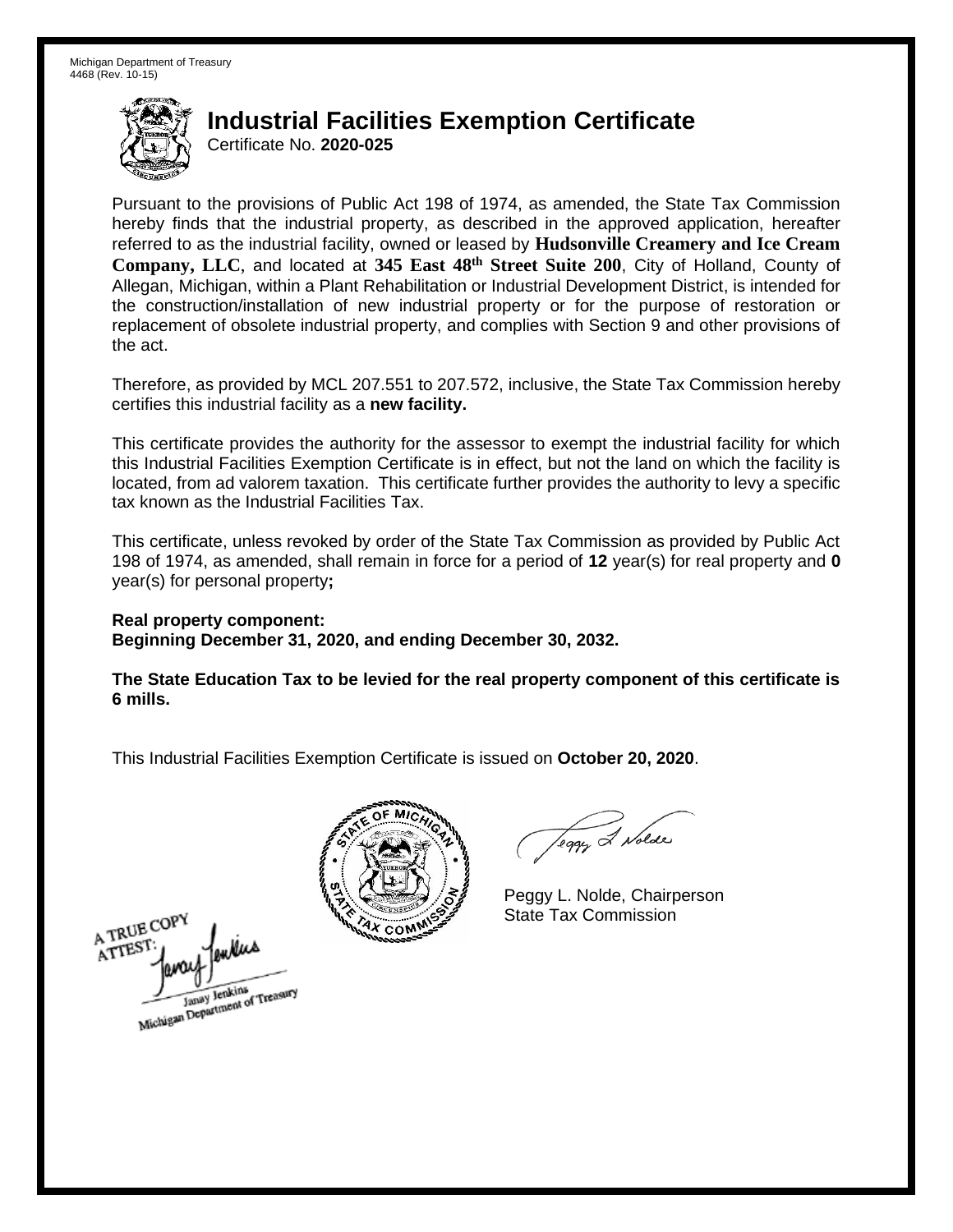

October 29, 2020

 Charlotte, NC 28209 Manosh Mukerji Tesa Plant Sparta, LLC 5825 Carnegie Blvd.

Dear Sir/Madam:

Pursuant to the requirements of Public Act 198 of 1974, as amended, the State Tax Commission (Commission) has issued an Industrial Facility Exemption Certificate numbered 2020-027, to Tesa Plant Sparta, LLC, located in Village of Sparta, Kent County. This certificate was issued at the October 20, 2020 meeting of the Commission and the investment amounts approved are as follows:

Real Property: \$1,172,676

Personal Property: \$0

The State Education Tax to be levied for this certificate is 6 mills.

In accordance with MCL 24.304, the local unit of government or applicant has sixty days from the date of this letter to request a hearing to correct an error contained in the enclosed certificate.

 Notification of completion of this project shall be filed with the Commission within 30 days of project completion. Within 90 days of project completion, a report of final costs shall be filed with the assessing officer of the local unit and the Commission.

 If you have further questions regarding the issuance of this industrial facility exemption certificate, please call 517-335-7460.

Sincerely,

David A. Buick, Executive Director State Tax Commission

Enclosure cc: Clifford Turner, Assessor, Village of Sparta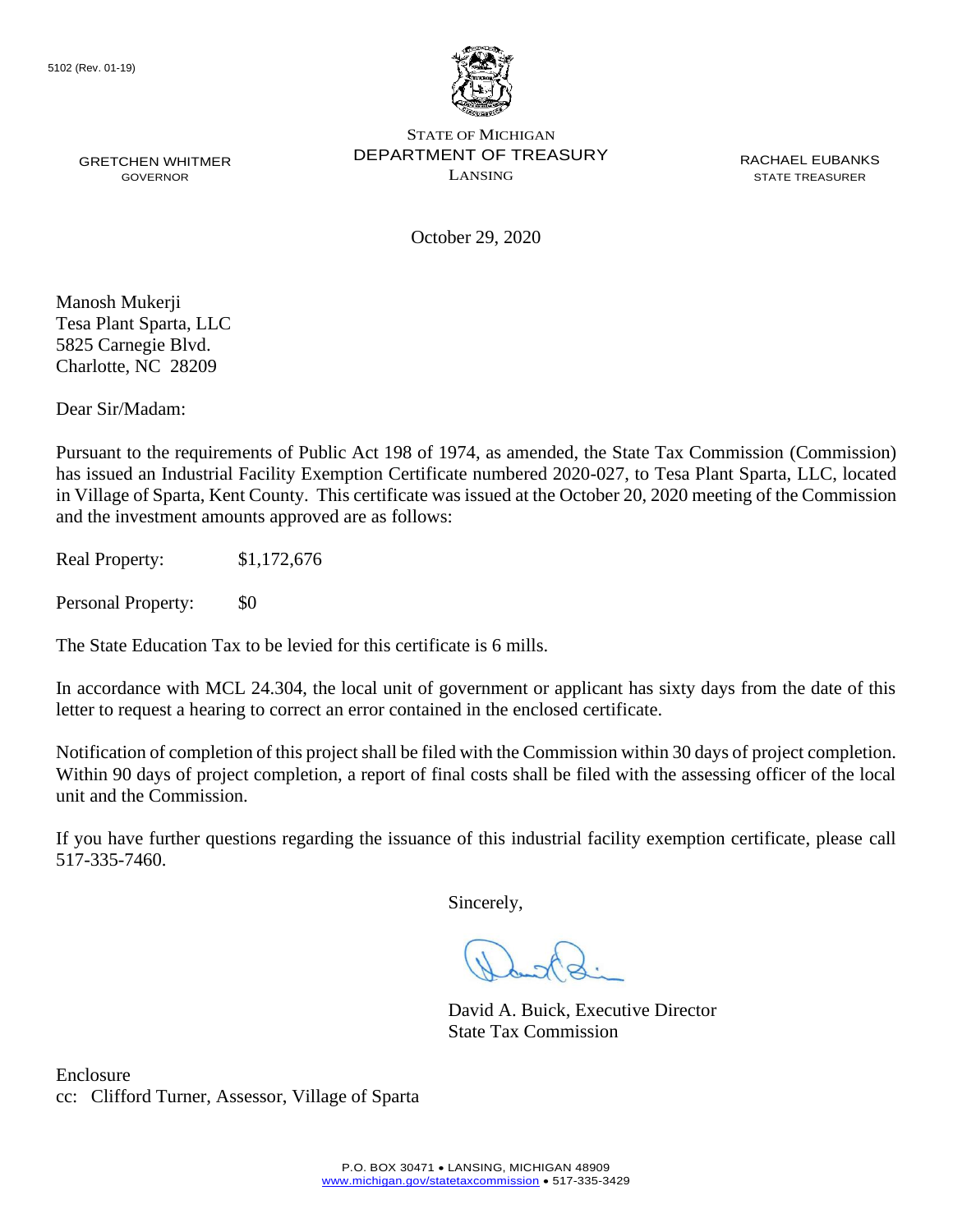Certificate No. **2020-027** 

 Pursuant to the provisions of Public Act 198 of 1974, as amended, the State Tax Commission hereby finds that the industrial property, as described in the approved application, hereafter referred to as the industrial facility, owned or leased by **Tesa Plant Sparta, LLC**, and located at **324 S. Union Street**, Village of Sparta, County of Kent, Michigan, within a Plant Rehabilitation or Industrial Development District, is intended for the construction/installation of new industrial property or for the purpose of restoration or replacement of obsolete industrial property, and complies with Section 9 and other provisions of the act.

 Therefore, as provided by MCL 207.551 to 207.572, inclusive, the State Tax Commission hereby certifies this industrial facility as a **new facility.** 

 This certificate provides the authority for the assessor to exempt the industrial facility for which this Industrial Facilities Exemption Certificate is in effect, but not the land on which the facility is located, from ad valorem taxation. This certificate further provides the authority to levy a specific tax known as the Industrial Facilities Tax.

 This certificate, unless revoked by order of the State Tax Commission as provided by Public Act 198 of 1974, as amended, shall remain in force for a period of **12** year(s) for real property and **0**  year(s) for personal property**;** 

 **Real property component: Beginning December 31, 2020, and ending December 30, 2032.** 

 **The State Education Tax to be levied for the real property component of this certificate is 6 mills.** 



Teggy & Nolde

 Peggy L. Nolde, Chairperson State Tax Commission

A TRUE COPY **ATTES!** Michigan Department of Treasury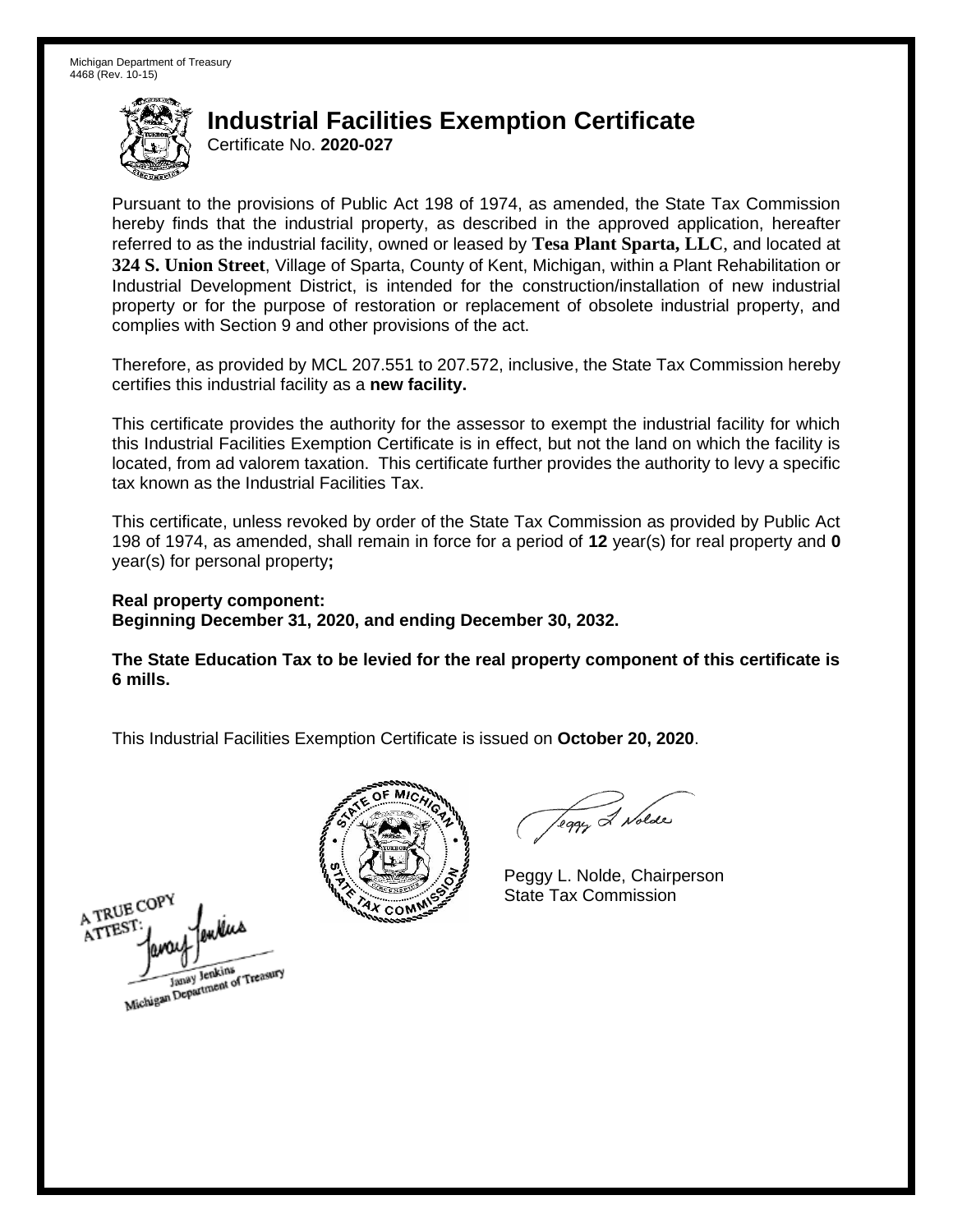

October 29, 2020

Christine Potempa Auburn Pharmaceutical Company 2354 Bellingham Troy, MI 48083

Dear Sir/Madam:

Pursuant to the requirements of Public Act 198 of 1974, as amended, the State Tax Commission (Commission) has issued an Industrial Facility Exemption Certificate numbered 2020-028, to Auburn Pharmaceutical Company, located in City of Rochester Hills, Oakland County. This certificate was issued at the October 20, 2020 meeting of the Commission and the investment amounts approved are as follows:

Real Property: \$9,086,272

Personal Property: \$0

The State Education Tax to be levied for this certificate is 6 mills.

In accordance with MCL 24.304, the local unit of government or applicant has sixty days from the date of this letter to request a hearing to correct an error contained in the enclosed certificate.

 Notification of completion of this project shall be filed with the Commission within 30 days of project completion. Within 90 days of project completion, a report of final costs shall be filed with the assessing officer of the local unit and the Commission.

 If you have further questions regarding the issuance of this industrial facility exemption certificate, please call 517-335-7460.

Sincerely,

David A. Buick, Executive Director State Tax Commission

Enclosure cc: Laurie A. Taylor, Assessor, City of Rochester Hills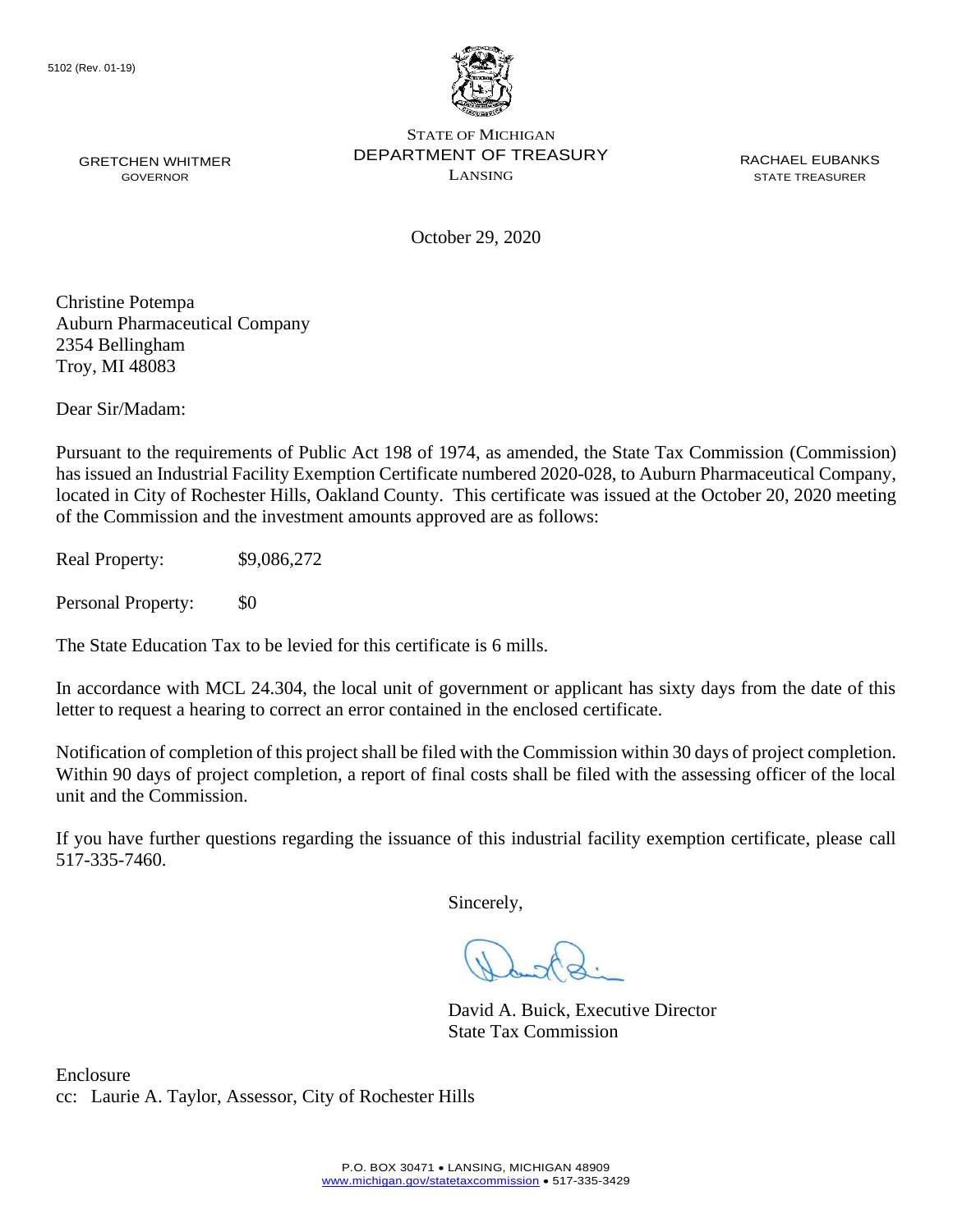Certificate No. **2020-028** 

 Pursuant to the provisions of Public Act 198 of 1974, as amended, the State Tax Commission hereby finds that the industrial property, as described in the approved application, hereafter referred to as the industrial facility, owned or leased by **Auburn Pharmaceutical Company**, and  located at **1744 Rochester Industrial Drive**, City of Rochester Hills, County of Oakland, Michigan, within a Plant Rehabilitation or Industrial Development District, is intended for the construction/installation of new industrial property or for the purpose of restoration or replacement of obsolete industrial property, and complies with Section 9 and other provisions of the act.

 Therefore, as provided by MCL 207.551 to 207.572, inclusive, the State Tax Commission hereby certifies this industrial facility as a **new facility.** 

 This certificate provides the authority for the assessor to exempt the industrial facility for which this Industrial Facilities Exemption Certificate is in effect, but not the land on which the facility is located, from ad valorem taxation. This certificate further provides the authority to levy a specific tax known as the Industrial Facilities Tax.

 This certificate, unless revoked by order of the State Tax Commission as provided by Public Act 198 of 1974, as amended, shall remain in force for a period of **12** year(s) for real property and **0**  year(s) for personal property**;** 

 **Real property component: Beginning December 31, 2020, and ending December 30, 2032.** 

 **The State Education Tax to be levied for the real property component of this certificate is 6 mills.** 



Teggy & Nolde

 Peggy L. Nolde, Chairperson State Tax Commission

A TRUE COPY ATTEST Janay Jenkins<br>Michigan Department of Treasury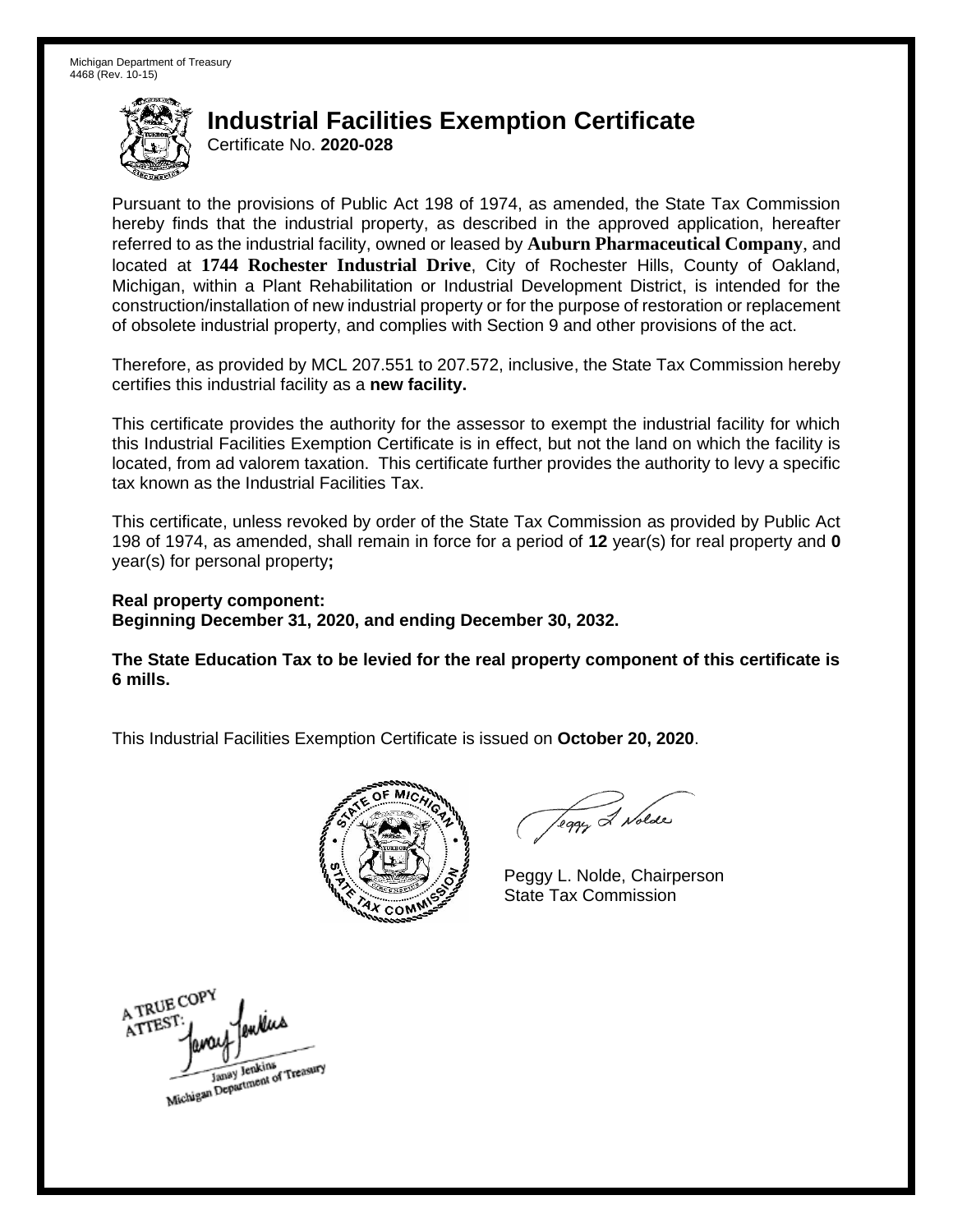

GRETCHEN WHITMER **EXAMPLE PERARTMENT OF TREASURY** EXACT ACHAEL EUBANKS STATE OF MICHIGAN GRETCHEN WHITMER **STATE OF A STATE THE STATE OF A STATE THE ASSESSMENT COVERNOR COVERNOR COVERNOR**<br>GOVERNOR STATE TREASURER

October 29, 2020

Robert Dudek MAG Automotive LLC 6015 Center Drive Sterling Heights, MI 48312

Dear Sir/Madam:

Pursuant to the requirements of Public Act 198 of 1974, as amended, the State Tax Commission (Commission) has issued an Industrial Facility Exemption Certificate numbered 2020-029, to MAG Automotive LLC, located in City of Sterling Heights, Macomb County. This certificate was issued at the October 20, 2020 meeting of the Commission and the investment amounts approved are as follows:

Real Property: \$1,785,000

Personal Property: \$0

The State Education Tax to be levied for this certificate is 6 mills.

In accordance with MCL 24.304, the local unit of government or applicant has sixty days from the date of this letter to request a hearing to correct an error contained in the enclosed certificate.

 Notification of completion of this project shall be filed with the Commission within 30 days of project completion. Within 90 days of project completion, a report of final costs shall be filed with the assessing officer of the local unit and the Commission.

 If you have further questions regarding the issuance of this industrial facility exemption certificate, please call 517-335-7460.

Sincerely,

David A. Buick, Executive Director State Tax Commission

Enclosure cc: Marcia D. Magyar-Smith, Assessor, City of Sterling Heights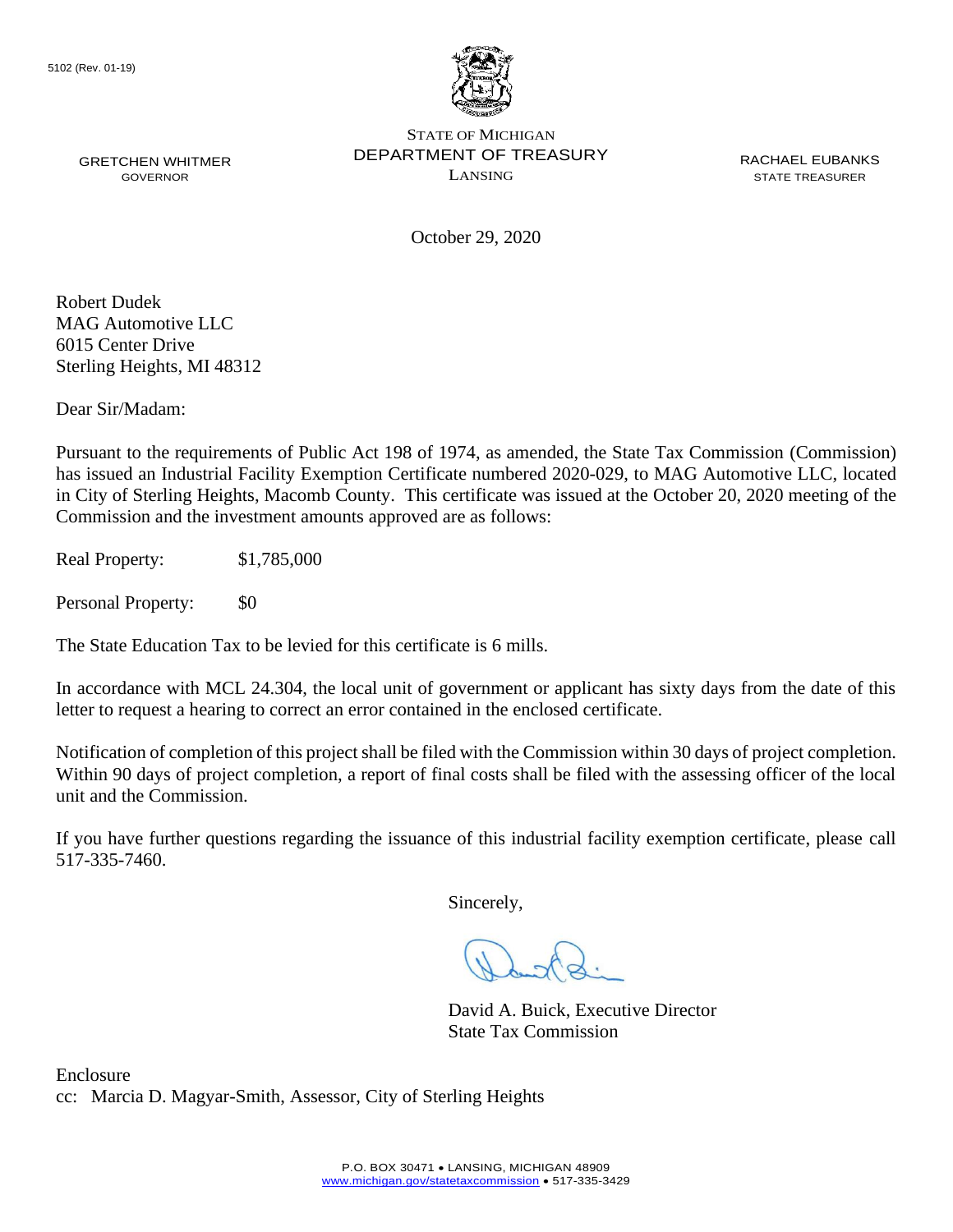Certificate No. **2020-029** 

 Pursuant to the provisions of Public Act 198 of 1974, as amended, the State Tax Commission hereby finds that the industrial property, as described in the approved application, hereafter referred to as the industrial facility, owned or leased by **MAG Automotive LLC**, and located at Rehabilitation or Industrial Development District, is intended for the construction/installation of new industrial property or for the purpose of restoration or replacement of obsolete industrial property, and complies with Section 9 and other provisions of the act. **6015 Center Drive**, City of Sterling Heights, County of Macomb, Michigan, within a Plant

 Therefore, as provided by MCL 207.551 to 207.572, inclusive, the State Tax Commission hereby certifies this industrial facility as a **new facility.** 

 This certificate provides the authority for the assessor to exempt the industrial facility for which this Industrial Facilities Exemption Certificate is in effect, but not the land on which the facility is located, from ad valorem taxation. This certificate further provides the authority to levy a specific tax known as the Industrial Facilities Tax.

 This certificate, unless revoked by order of the State Tax Commission as provided by Public Act 198 of 1974, as amended, shall remain in force for a period of **7** year(s) for real property and **0**  year(s) for personal property**;** 

 **Real property component: Beginning December 31, 2020, and ending December 30, 2028.** 

 **The State Education Tax to be levied for the real property component of this certificate is 6 mills.** 



Teggy & Nolde

 Peggy L. Nolde, Chairperson State Tax Commission

A TRUE COPY ATTEST Michigan Department of Treasury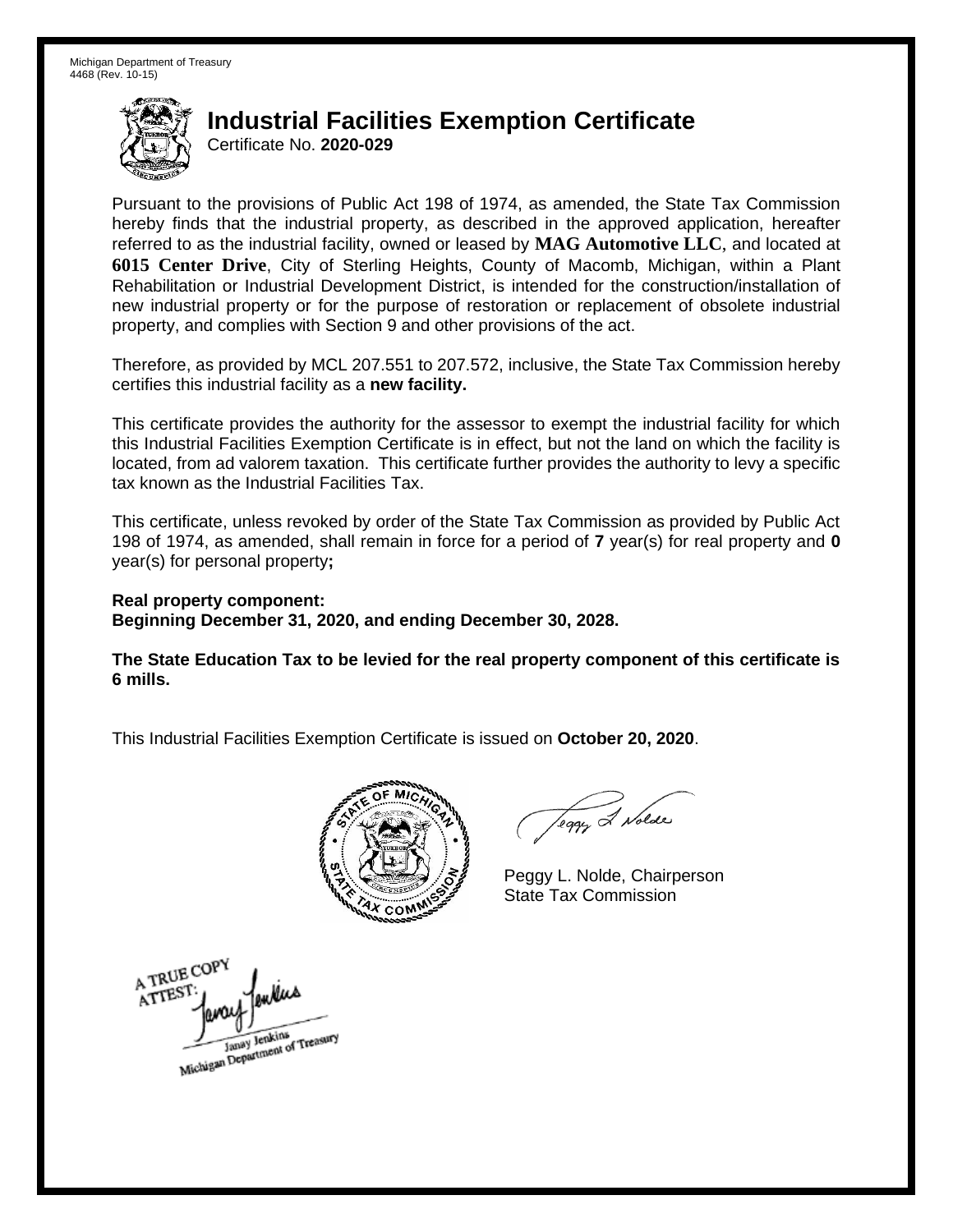

GRETCHEN WHITMER **EXAMPLE PERARTMENT OF TREASURY** EXACT ACHAEL EUBANKS STATE OF MICHIGAN GRETCHEN WHITMER **STATE OF A STATE TO A STATE THE STATE THE STATE TREASURER** GOVERNOR GOVERNOR

October 29, 2020

Jody Christy Boss Snowplow - A Division of The Toro Company 2010 The Boss Way Iron Mountain, MI 49801

Dear Sir/Madam:

Pursuant to the requirements of Public Act 198 of 1974, as amended, the State Tax Commission (Commission) has issued an Industrial Facility Exemption Certificate numbered 2020-030, to Boss Snowplow - A Division of The Toro Company, located in City of Iron Mountain, Dickinson County. This certificate was issued at the October 20, 2020 meeting of the Commission and the investment amounts approved are as follows:

Real Property: \$3,500,000

Personal Property:  $$9,000,000$ 

The State Education Tax to be levied for this certificate is 6 mills.

In accordance with MCL 24.304, the local unit of government or applicant has sixty days from the date of this letter to request a hearing to correct an error contained in the enclosed certificate.

 Notification of completion of this project shall be filed with the Commission within 30 days of project completion. Within 90 days of project completion, a report of final costs shall be filed with the assessing officer of the local unit and the Commission.

 If you have further questions regarding the issuance of this industrial facility exemption certificate, please call 517-335-7460.

Sincerely,

David A. Buick, Executive Director State Tax Commission

Enclosure cc: Patti Roell, Assessor, City of Iron Mountain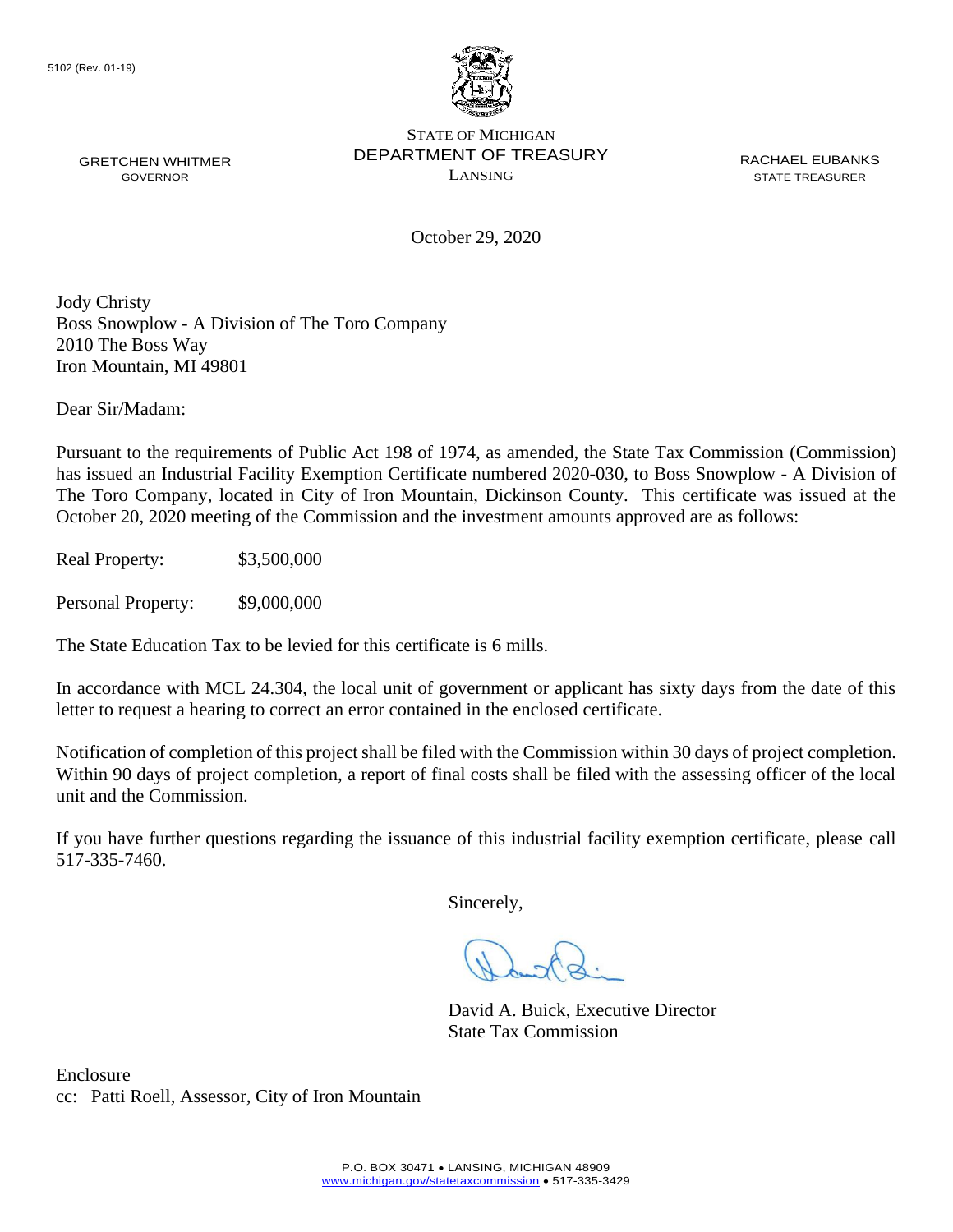Certificate No. **2020-030** 

 Pursuant to the provisions of Public Act 198 of 1974, as amended, the State Tax Commission hereby finds that the industrial property, as described in the approved application, hereafter referred to as the industrial facility, owned or leased by **Boss Snowplow - A Division Of The Toro Company**, and located at **2010 The Boss Way**, City of Iron Mountain, County of Dickinson, Michigan, within a Plant Rehabilitation or Industrial Development District, is intended for the construction/installation of new industrial property or for the purpose of restoration or replacement of obsolete industrial property, and complies with Section 9 and other provisions of the act.

 Therefore, as provided by MCL 207.551 to 207.572, inclusive, the State Tax Commission hereby certifies this industrial facility as a **new facility.** 

 This certificate provides the authority for the assessor to exempt the industrial facility for which this Industrial Facilities Exemption Certificate is in effect, but not the land on which the facility is located, from ad valorem taxation. This certificate further provides the authority to levy a specific tax known as the Industrial Facilities Tax.

 This certificate, unless revoked by order of the State Tax Commission as provided by Public Act 198 of 1974, as amended, shall remain in force for a period of **12** year(s) for real property and **12**  year(s) for personal property**;** 

 **Real property component: Beginning December 31, 2020, and ending December 30, 2032.** 

 **The State Education Tax to be levied for the real property component of this certificate is 6 mills.** 

 **Personal property component:** 

 **Beginning December 31, 2020, and ending December 30, 2032.** 

 **The State Education Tax to be levied for the personal property component of this certificate is 6 mills, unless exempted by MCL 207.564(4) which was enacted with the creation of the Michigan Business Tax.\*** 

 This Industrial Facilities Exemption Certificate is issued on **October 20, 2020**.

A TRUE COP ATTEST Janay Jenkins<br>Michigan Department of Treasury



Teggy & Nolde

 Peggy L. Nolde, Chairperson State Tax Commission

 \*Contact the local assessor for further clarification regarding the classification and tax applied to the personal property component of this certificate.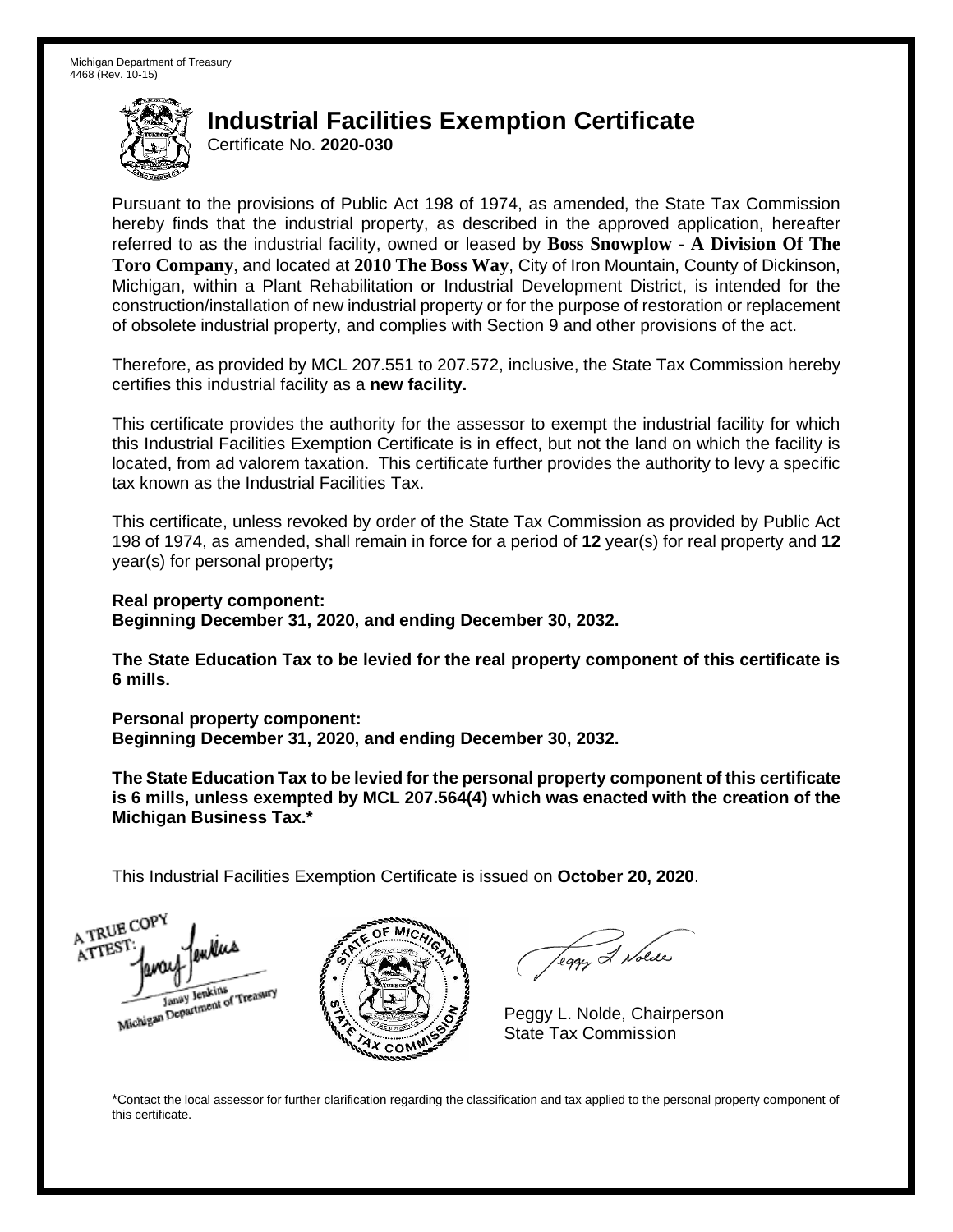

October 29, 2020

Kirk Lapine R.W. Lapine, Inc. P.O. Box 2045 Kalamazoo, MI 49003

Dear Sir/Madam:

Pursuant to the requirements of Public Act 198 of 1974, as amended, the State Tax Commission (Commission) has issued an Industrial Facility Exemption Certificate numbered 2020-032, to R.W. Lapine, Inc., located in Comstock Charter Township, Kalamazoo County. This certificate was issued at the October 20, 2020 meeting of the Commission and the investment amounts approved are as follows:

Real Property: \$2,416,965

Personal Property: \$971,682

The State Education Tax to be levied for this certificate is 6 mills.

In accordance with MCL 24.304, the local unit of government or applicant has sixty days from the date of this letter to request a hearing to correct an error contained in the enclosed certificate.

 Notification of completion of this project shall be filed with the Commission within 30 days of project completion. Within 90 days of project completion, a report of final costs shall be filed with the assessing officer of the local unit and the Commission.

 If you have further questions regarding the issuance of this industrial facility exemption certificate, please call 517-335-7460.

Sincerely,

David A. Buick, Executive Director State Tax Commission

Enclosure cc: Catherine R. Harrell, Assessor, Comstock Charter Township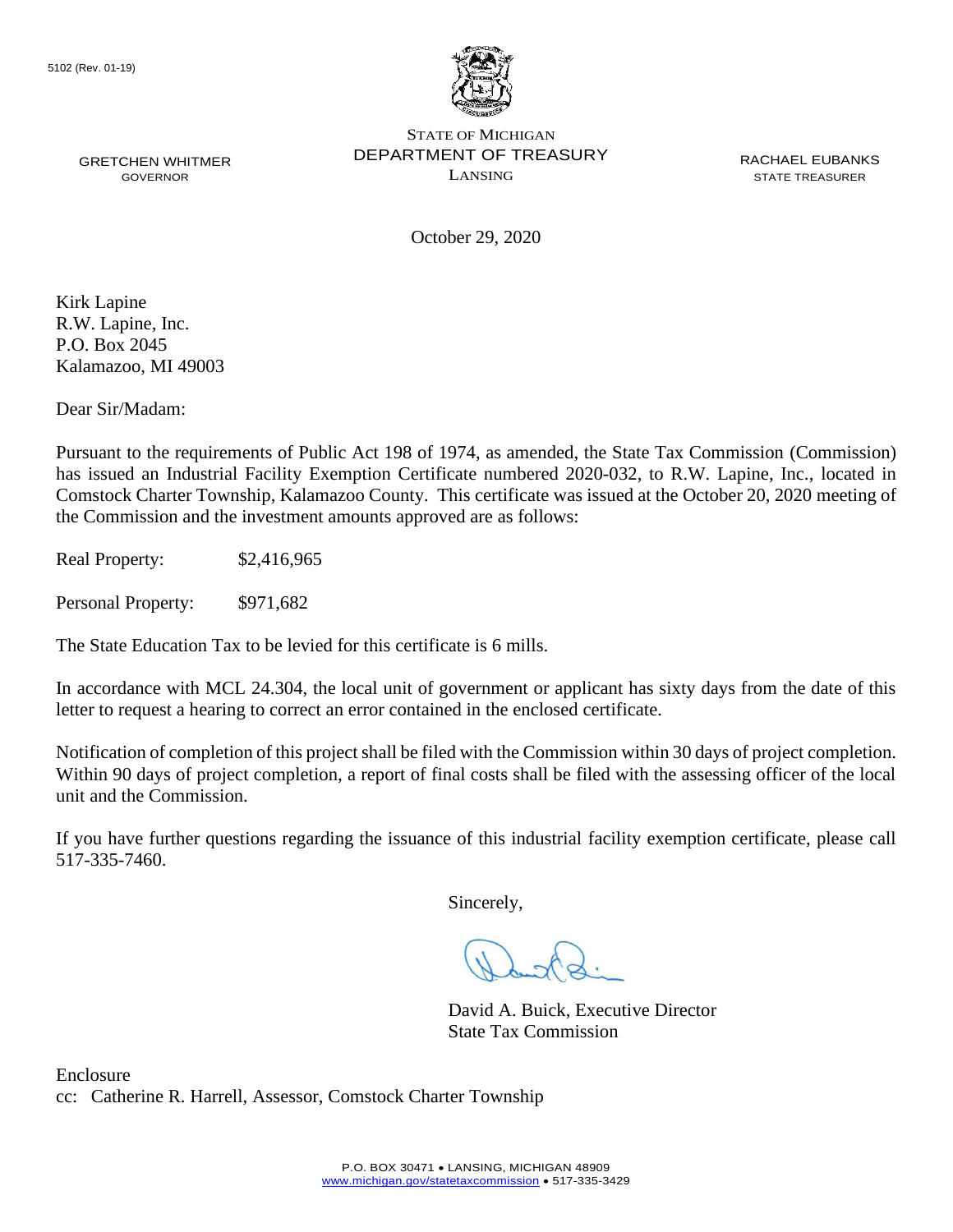Certificate No. **2020-032** 

 Pursuant to the provisions of Public Act 198 of 1974, as amended, the State Tax Commission hereby finds that the industrial property, as described in the approved application, hereafter referred to as the industrial facility, owned or leased by **R.W. Lapine, Inc.**, and located at **5100 East Ml Ave.**, Comstock Charter Township, County of Kalamazoo, Michigan, within a Plant Rehabilitation or Industrial Development District, is intended for the construction/installation of new industrial property or for the purpose of restoration or replacement of obsolete industrial property, and complies with Section 9 and other provisions of the act.

 Therefore, as provided by MCL 207.551 to 207.572, inclusive, the State Tax Commission hereby certifies this industrial facility as a **new facility.** 

 This certificate provides the authority for the assessor to exempt the industrial facility for which this Industrial Facilities Exemption Certificate is in effect, but not the land on which the facility is located, from ad valorem taxation. This certificate further provides the authority to levy a specific tax known as the Industrial Facilities Tax.

 This certificate, unless revoked by order of the State Tax Commission as provided by Public Act 198 of 1974, as amended, shall remain in force for a period of **12** year(s) for real property and **6**  year(s) for personal property**;** 

 **Real property component: Beginning December 31, 2020, and ending December 30, 2032.** 

 **The State Education Tax to be levied for the real property component of this certificate is 6 mills.** 

 **Personal property component:** 

 **Beginning December 31, 2020, and ending December 30, 2026.** 

 **The State Education Tax to be levied for the personal property component of this certificate is 6 mills, unless exempted by MCL 207.564(4) which was enacted with the creation of the Michigan Business Tax.\*** 

 This Industrial Facilities Exemption Certificate is issued on **October 20, 2020**.

A TRUE COP ATTEST Janay Jenkins<br>Michigan Department of Treasury



Teggy & Nolde

 Peggy L. Nolde, Chairperson State Tax Commission

 \*Contact the local assessor for further clarification regarding the classification and tax applied to the personal property component of this certificate.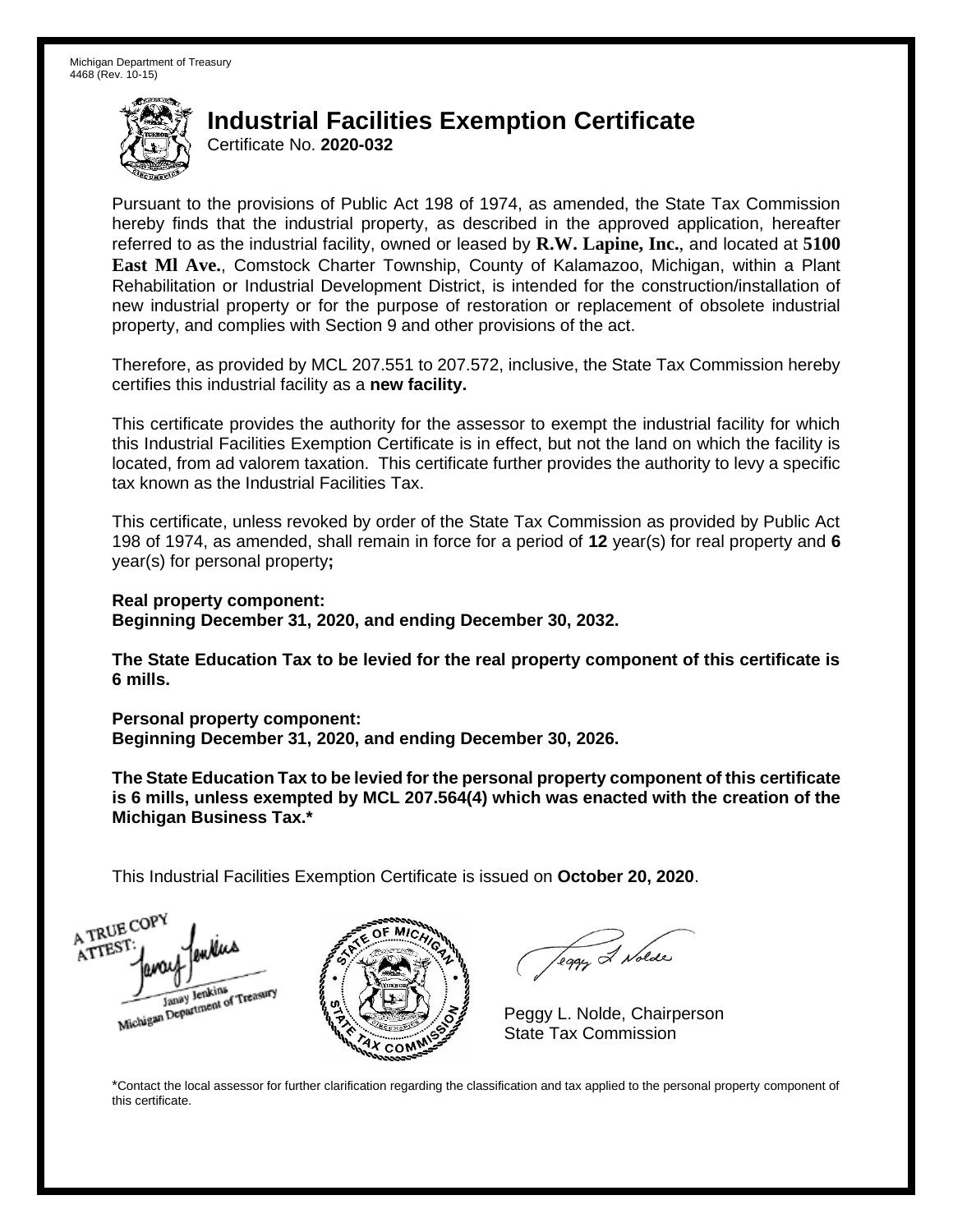

GRETCHEN WHITMER **EXAMPLE PERARTMENT OF TREASURY** EXACT ACHAEL EUBANKS STATE OF MICHIGAN GRETCHEN WHITMER **STATE OF A STATE TO A STATE THE STATE THE STATE TREASURER** GOVERNOR GOVERNOR

October 29, 2020

Randy Kehl Aperam Stainless Services & Solutions, USA, LLC 7077 18 ½ Mile Road Sterling Heights, MI 48312

Dear Sir/Madam:

Pursuant to the requirements of Public Act 198 of 1974, as amended, the State Tax Commission (Commission) has issued an Industrial Facility Exemption Certificate numbered 2020-033, to Aperam Stainless Services & Solutions, USA, LLC, located in City of Sterling Heights, Macomb County. This certificate was issued at the October 20, 2020 meeting of the Commission and the investment amounts approved are as follows:

Real Property: \$9,072,050

Personal Property: \$0

The State Education Tax to be levied for this certificate is 6 mills.

In accordance with MCL 24.304, the local unit of government or applicant has sixty days from the date of this letter to request a hearing to correct an error contained in the enclosed certificate.

 Notification of completion of this project shall be filed with the Commission within 30 days of project completion. Within 90 days of project completion, a report of final costs shall be filed with the assessing officer of the local unit and the Commission.

 If you have further questions regarding the issuance of this industrial facility exemption certificate, please call 517-335-7460.

Sincerely,

David A. Buick, Executive Director State Tax Commission

Enclosure cc: Marcia D. Magyar-Smith, Assessor, City of Sterling Heights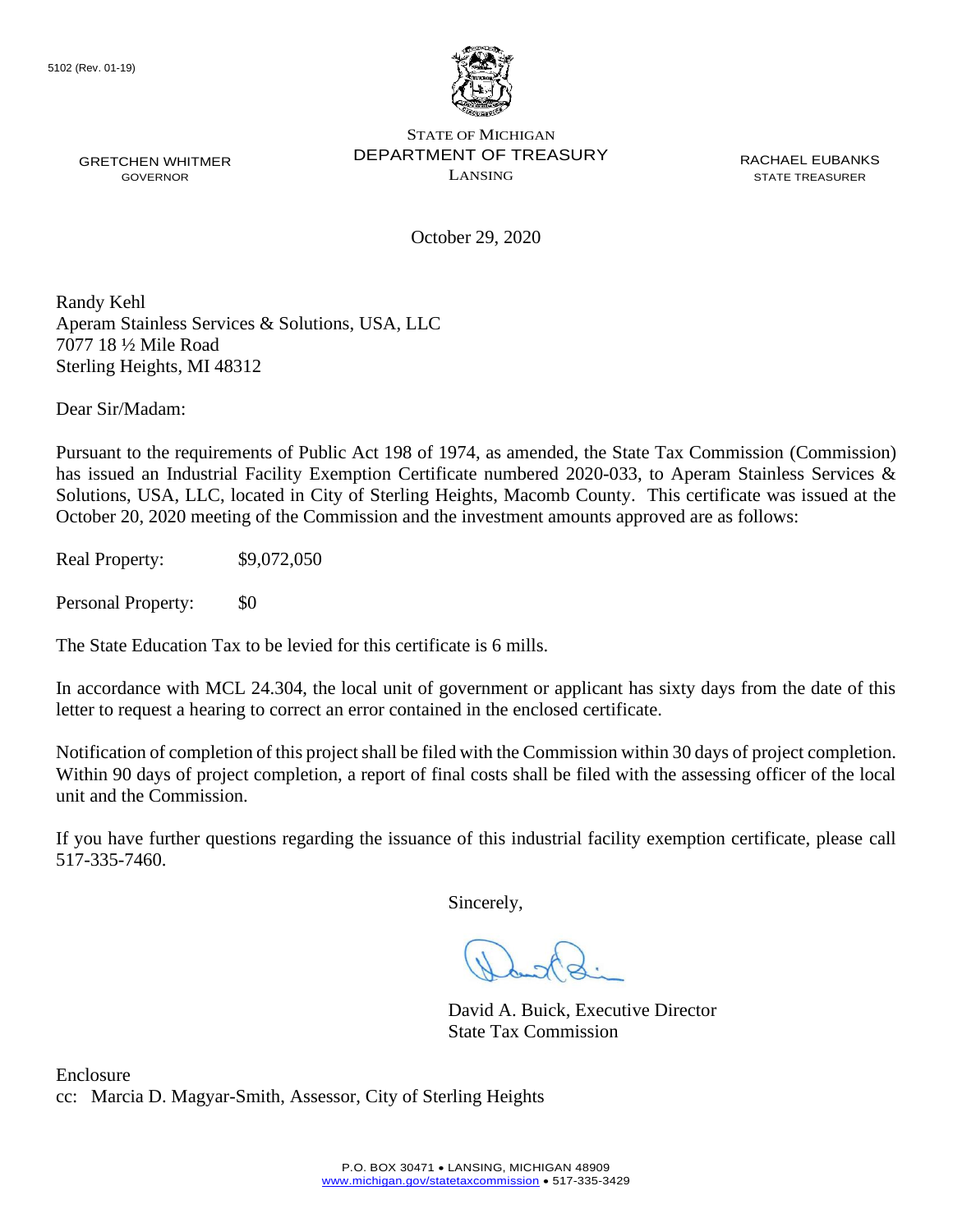Certificate No. **2020-033** 

 Pursuant to the provisions of Public Act 198 of 1974, as amended, the State Tax Commission hereby finds that the industrial property, as described in the approved application, hereafter referred to as the industrial facility, owned or leased by **Aperam Stainless Services & Solutions, USA, LLC**, and located at **7077 18 ½ Mile Road**, City of Sterling Heights, County of Macomb, Michigan, within a Plant Rehabilitation or Industrial Development District, is intended for the construction/installation of new industrial property or for the purpose of restoration or replacement of obsolete industrial property, and complies with Section 9 and other provisions of the act.

 Therefore, as provided by MCL 207.551 to 207.572, inclusive, the State Tax Commission hereby certifies this industrial facility as a **new facility.** 

 This certificate provides the authority for the assessor to exempt the industrial facility for which this Industrial Facilities Exemption Certificate is in effect, but not the land on which the facility is located, from ad valorem taxation. This certificate further provides the authority to levy a specific tax known as the Industrial Facilities Tax.

 This certificate, unless revoked by order of the State Tax Commission as provided by Public Act 198 of 1974, as amended, shall remain in force for a period of **10** year(s) for real property and **0**  year(s) for personal property**;** 

 **Real property component: Beginning December 31, 2020, and ending December 30, 2030.** 

 **The State Education Tax to be levied for the real property component of this certificate is 6 mills.** 



Teggy & Nolde

 Peggy L. Nolde, Chairperson State Tax Commission

A TRUE COPY ATTEST: Janay Jenkins<br>Michigan Department of Treasury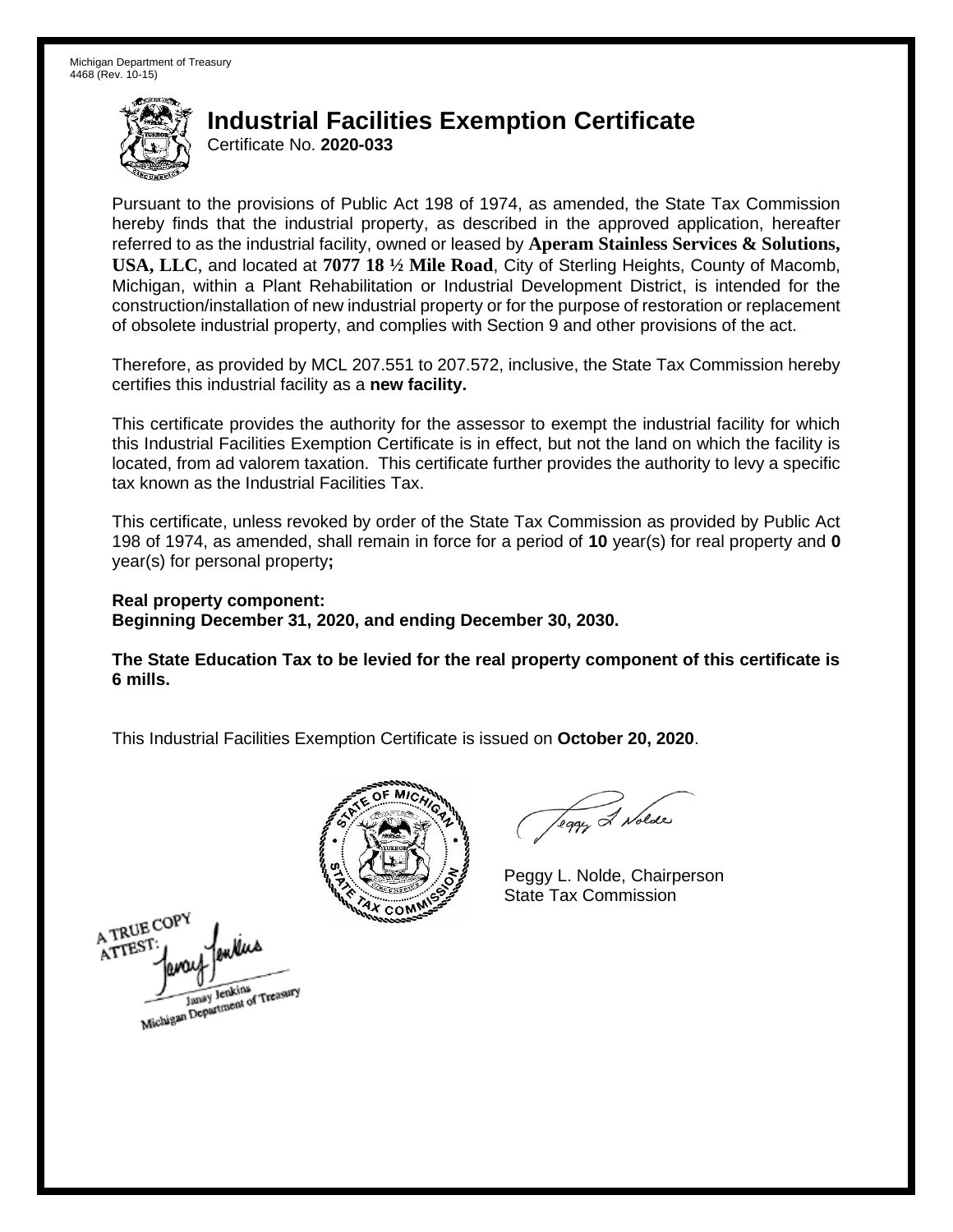

GRETCHEN WHITMER **EXAMPLE PERARTMENT OF TREASURY** EXACT ACHAEL EUBANKS STATE OF MICHIGAN GRETCHEN WHITMER **STATE OF A STATE TO A STATE THE STATE THE STATE TREASURER** GOVERNOR GOVERNOR

October 29, 2020

Jessica Snyder DDP Specialty Electronics Materials US 9, LLC 1635 North Gleaner Road Hemlock, MI 48626

Dear Sir/Madam:

Pursuant to the requirements of Public Act 198 of 1974, as amended, the State Tax Commission (Commission) has issued an Industrial Facility Exemption Certificate numbered 2020-034, to DDP Specialty Electronics Materials US 9, LLC, located in Thomas Township, Saginaw County. This certificate was issued at the October 20, 2020 meeting of the Commission and the investment amounts approved are as follows:

Real Property: \$4,791,164

Personal Property: \$0

The State Education Tax to be levied for this certificate is 6 mills.

In accordance with MCL 24.304, the local unit of government or applicant has sixty days from the date of this letter to request a hearing to correct an error contained in the enclosed certificate.

 Notification of completion of this project shall be filed with the Commission within 30 days of project completion. Within 90 days of project completion, a report of final costs shall be filed with the assessing officer of the local unit and the Commission.

 If you have further questions regarding the issuance of this industrial facility exemption certificate, please call 517-335-7460.

Sincerely,

David A. Buick, Executive Director State Tax Commission

Enclosure cc: Jill Peters, Assessor, Thomas Township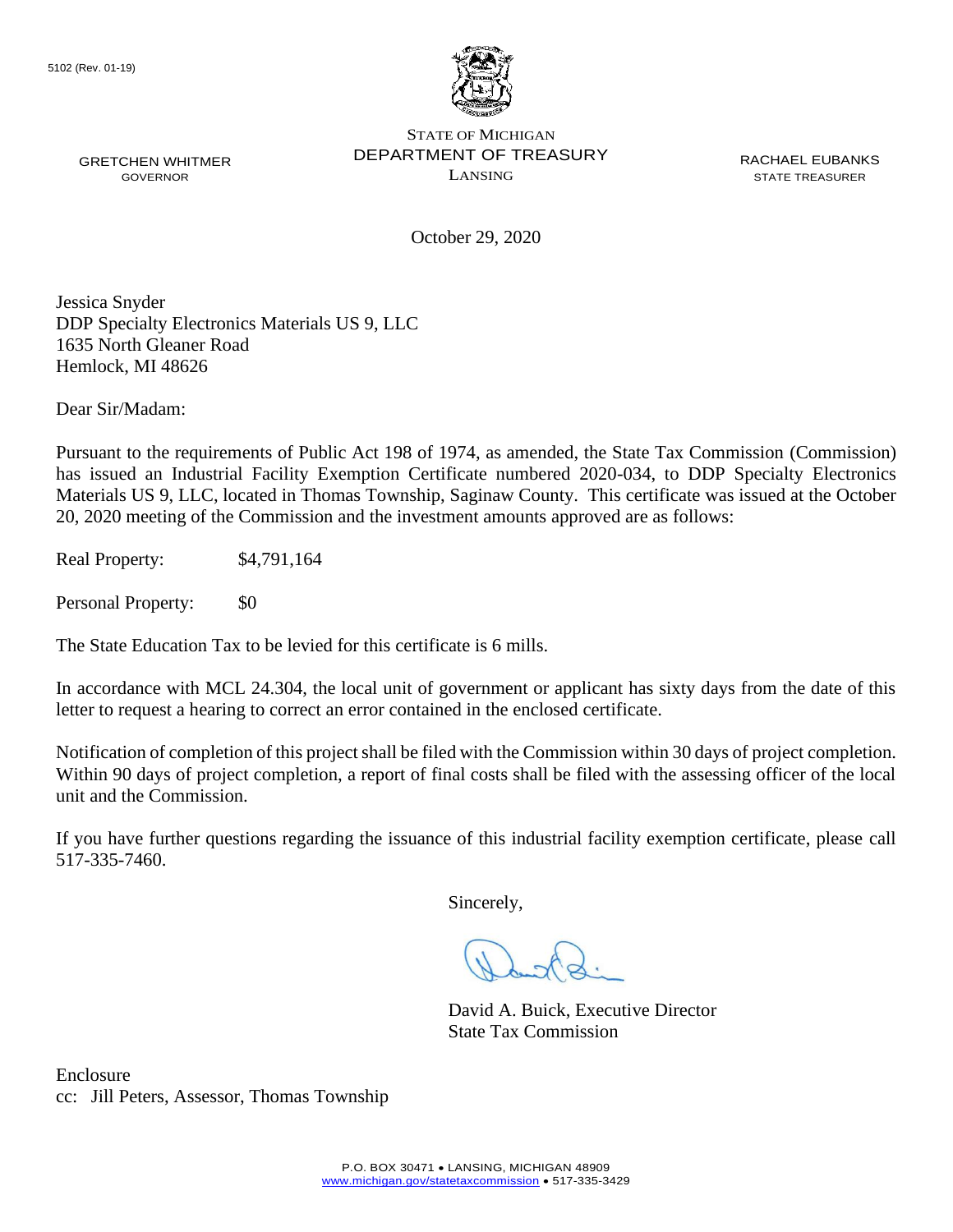Certificate No. **2020-034** 

 Pursuant to the provisions of Public Act 198 of 1974, as amended, the State Tax Commission hereby finds that the industrial property, as described in the approved application, hereafter referred to as the industrial facility, owned or leased by **DDP Specialty Electronics Materials US 9, LLC**, and located at **1635 North Gleaner Road**, Thomas Township, County of Saginaw, Michigan, within a Plant Rehabilitation or Industrial Development District, is intended for the construction/installation of new industrial property or for the purpose of restoration or replacement of obsolete industrial property, and complies with Section 9 and other provisions of the act.

 Therefore, as provided by MCL 207.551 to 207.572, inclusive, the State Tax Commission hereby certifies this industrial facility as a **new facility.** 

 This certificate provides the authority for the assessor to exempt the industrial facility for which this Industrial Facilities Exemption Certificate is in effect, but not the land on which the facility is located, from ad valorem taxation. This certificate further provides the authority to levy a specific tax known as the Industrial Facilities Tax.

 This certificate, unless revoked by order of the State Tax Commission as provided by Public Act 198 of 1974, as amended, shall remain in force for a period of **12** year(s) for real property and **0**  year(s) for personal property**;** 

 **Real property component: Beginning December 31, 2020, and ending December 30, 2032.** 

 **The State Education Tax to be levied for the real property component of this certificate is 6 mills.** 



A TRUE COPY ATTES! Michigan Department of Treasury

Teggy & Nolde

 Peggy L. Nolde, Chairperson State Tax Commission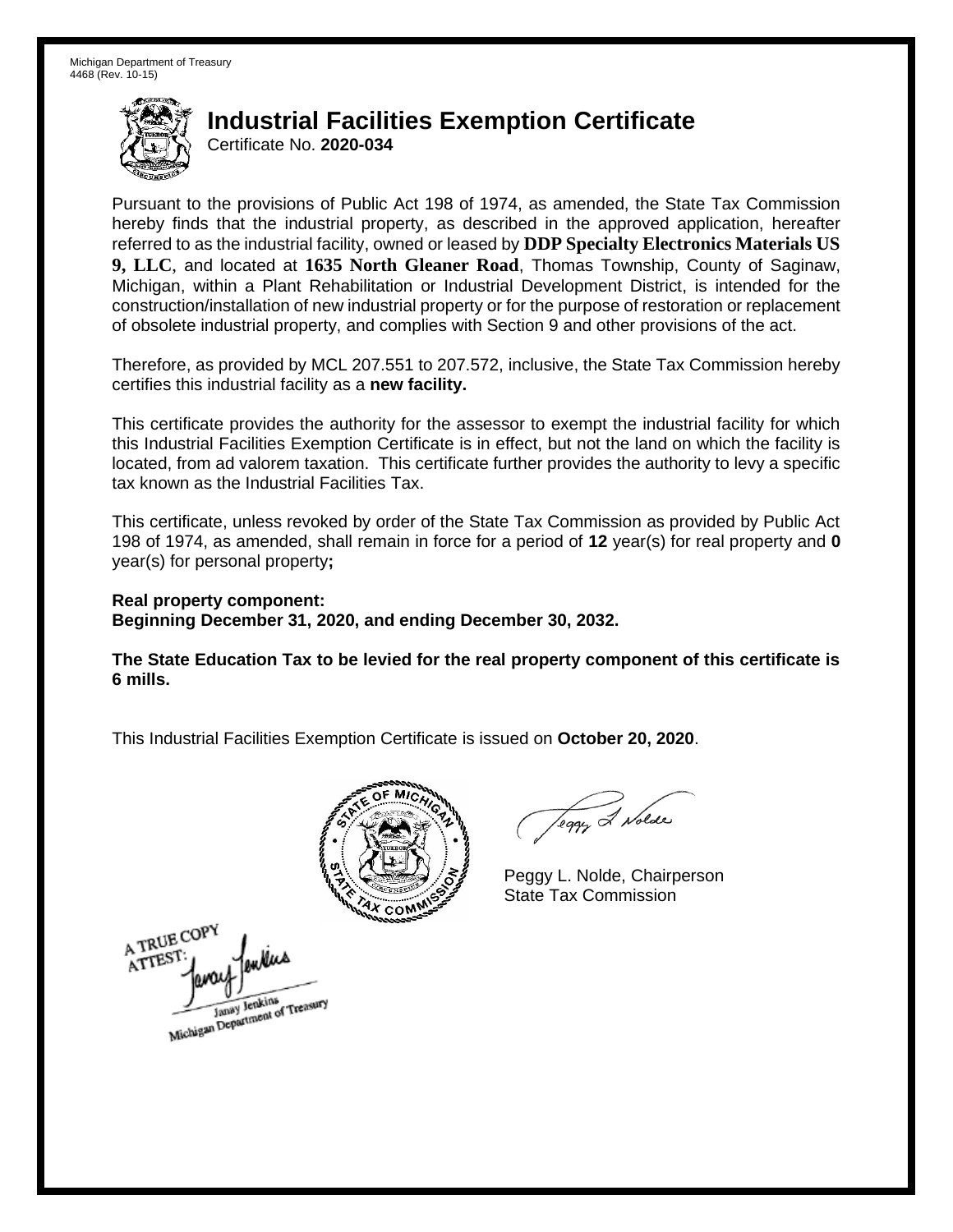

GRETCHEN WHITMER **EXAMPLE PERARTMENT OF TREASURY** EXACT ACHAEL EUBANKS STATE OF MICHIGAN GRETCHEN WHITMER **STATE OF A STATE TO A STATE THE STATE THE STATE TREASURER** GOVERNOR GOVERNOR

October 29, 2020

Gopi Ganta AIG Taurus LLC/ FABX Ind. LLC dba Aquest Machining 715 Callaghan Greenville, MI 48838

Dear Sir/Madam:

Pursuant to the requirements of Public Act 198 of 1974, as amended, the State Tax Commission (Commission) has issued an Industrial Facility Exemption Certificate numbered 2020-035, to AIG Taurus LLC/ FABX Ind. LLC dba Aquest Machining, located in City of Greenville, Montcalm County. This certificate was issued at the October 20, 2020 meeting of the Commission and the investment amounts approved are as follows:

Real Property: \$297,544

Personal Property: \$0

The State Education Tax to be levied for this certificate is 6 mills.

In accordance with MCL 24.304, the local unit of government or applicant has sixty days from the date of this letter to request a hearing to correct an error contained in the enclosed certificate.

 Notification of completion of this project shall be filed with the Commission within 30 days of project completion. Within 90 days of project completion, a report of final costs shall be filed with the assessing officer of the local unit and the Commission.

 If you have further questions regarding the issuance of this industrial facility exemption certificate, please call 517-335-7460.

Sincerely,

David A. Buick, Executive Director State Tax Commission

Enclosure cc: Michael J. Beach, Assessor, City of Greenville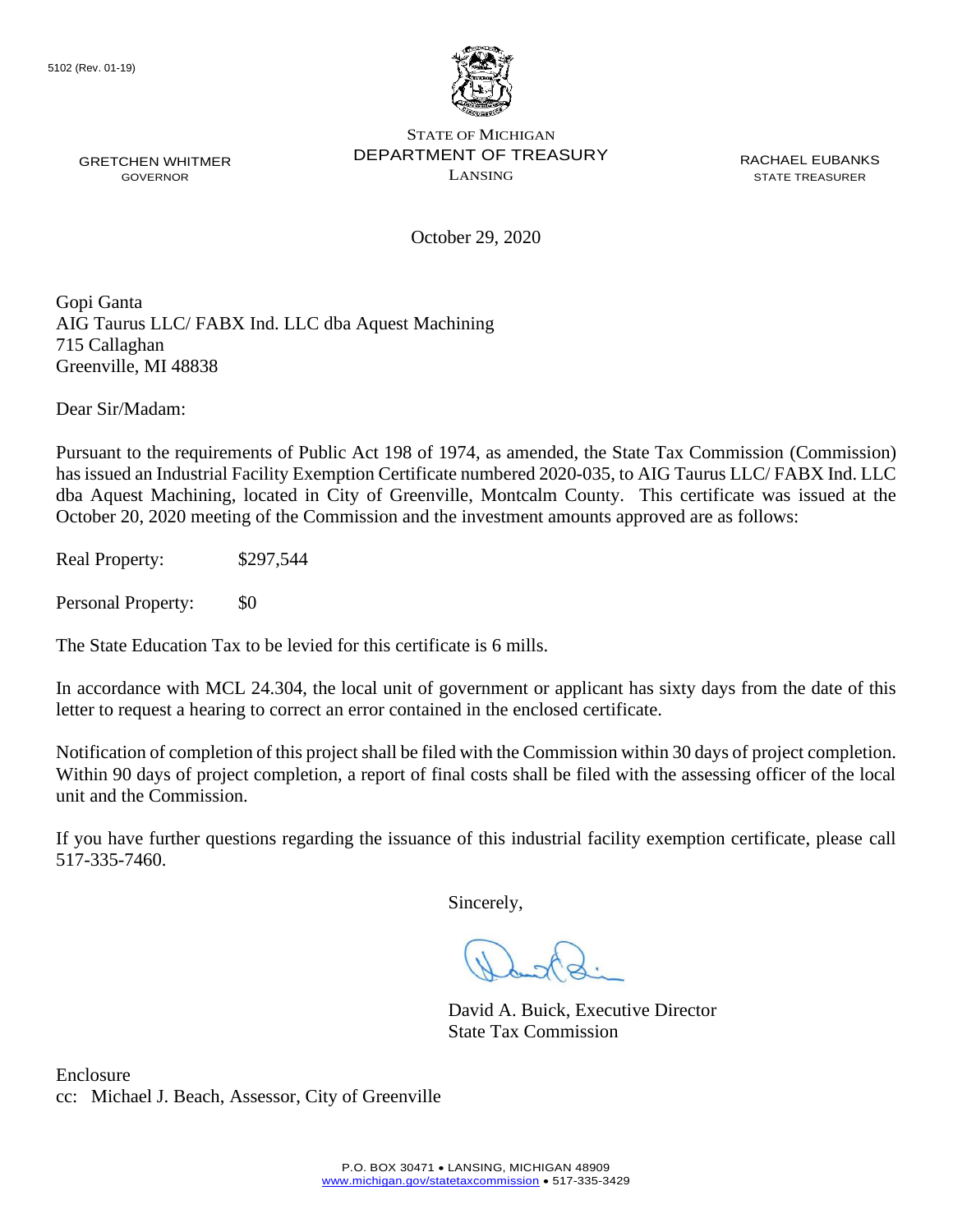Certificate No. **2020-035** 

 Pursuant to the provisions of Public Act 198 of 1974, as amended, the State Tax Commission hereby finds that the industrial property, as described in the approved application, hereafter referred to as the industrial facility, owned or leased by **AIG Taurus LLC/ FABX Ind. LLC dba**  Michigan, within a Plant Rehabilitation or Industrial Development District, is intended for the construction/installation of new industrial property or for the purpose of restoration or replacement of obsolete industrial property, and complies with Section 9 and other provisions of the act. **Aquest Machining**, and located at **715 Callaghan**, City of Greenville, County of Montcalm,

 Therefore, as provided by MCL 207.551 to 207.572, inclusive, the State Tax Commission hereby certifies this industrial facility as a **new facility.** 

 This certificate provides the authority for the assessor to exempt the industrial facility for which this Industrial Facilities Exemption Certificate is in effect, but not the land on which the facility is located, from ad valorem taxation. This certificate further provides the authority to levy a specific tax known as the Industrial Facilities Tax.

 This certificate, unless revoked by order of the State Tax Commission as provided by Public Act 198 of 1974, as amended, shall remain in force for a period of **12** year(s) for real property and **0**  year(s) for personal property**;** 

 **Real property component: Beginning December 31, 2020, and ending December 30, 2032.** 

 **The State Education Tax to be levied for the real property component of this certificate is 6 mills.** 



Teggy & Nolde

 Peggy L. Nolde, Chairperson State Tax Commission

A TRUE COPY ATTEST Michigan Department of Treasury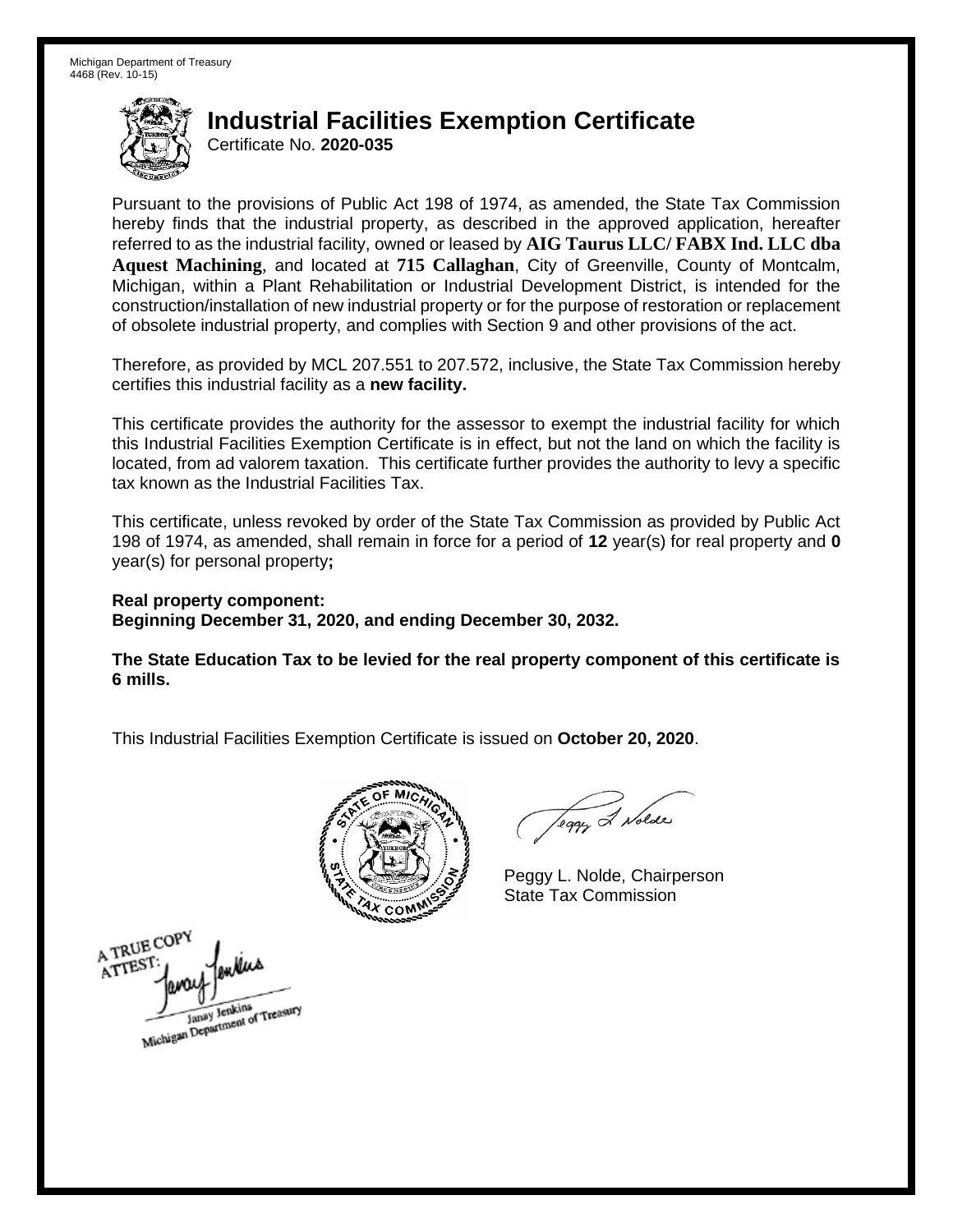

October 29, 2020

Katie Visger Gray & Company 3325 West Polk Road Hart, MI 49420

Dear Sir/Madam:

Pursuant to the requirements of Public Act 198 of 1974, as amended, the State Tax Commission (Commission) has issued an Industrial Facility Exemption Certificate numbered 2020-036, to Gray & Company, located in City of Hart, Oceana County. This certificate was issued at the October 20, 2020 meeting of the Commission and the investment amounts approved are as follows:

Real Property: \$1,919,000

Personal Property: \$3,743,261

The State Education Tax to be levied for this certificate is 6 mills.

In accordance with MCL 24.304, the local unit of government or applicant has sixty days from the date of this letter to request a hearing to correct an error contained in the enclosed certificate.

 Notification of completion of this project shall be filed with the Commission within 30 days of project completion. Within 90 days of project completion, a report of final costs shall be filed with the assessing officer of the local unit and the Commission.

 If you have further questions regarding the issuance of this industrial facility exemption certificate, please call 517-335-7460.

Sincerely,

David A. Buick, Executive Director State Tax Commission

Enclosure cc: Edward K. Vandervries, Assessor, City of Hart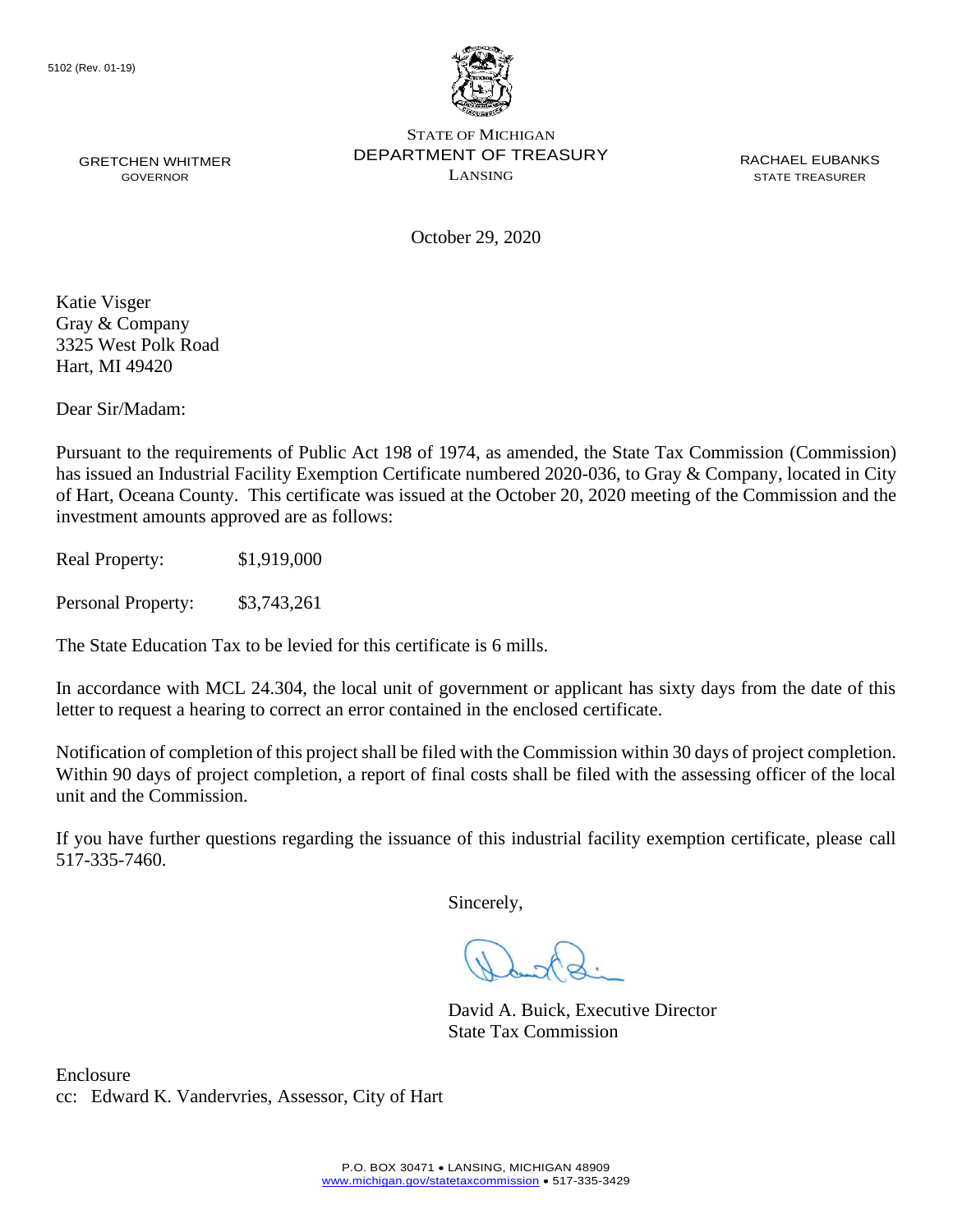Certificate No. **2020-036** 

 Pursuant to the provisions of Public Act 198 of 1974, as amended, the State Tax Commission hereby finds that the industrial property, as described in the approved application, hereafter referred to as the industrial facility, owned or leased by **Gray & Company**, and located at **3325 West Polk Road**, City of Hart, County of Oceana, Michigan, within a Plant Rehabilitation or Industrial Development District, is intended for the construction/installation of new industrial property or for the purpose of restoration or replacement of obsolete industrial property, and complies with Section 9 and other provisions of the act.

 Therefore, as provided by MCL 207.551 to 207.572, inclusive, the State Tax Commission hereby certifies this industrial facility as a **new facility.** 

 This certificate provides the authority for the assessor to exempt the industrial facility for which this Industrial Facilities Exemption Certificate is in effect, but not the land on which the facility is located, from ad valorem taxation. This certificate further provides the authority to levy a specific tax known as the Industrial Facilities Tax.

 This certificate, unless revoked by order of the State Tax Commission as provided by Public Act 198 of 1974, as amended, shall remain in force for a period of **12** year(s) for real property and **12**  year(s) for personal property**;** 

 **Real property component: Beginning December 31, 2020, and ending December 30, 2032.** 

 **The State Education Tax to be levied for the real property component of this certificate is 6 mills.** 

 **Personal property component:** 

 **Beginning December 31, 2020, and ending December 30, 2032.** 

 **The State Education Tax to be levied for the personal property component of this certificate is 6 mills, unless exempted by MCL 207.564(4) which was enacted with the creation of the Michigan Business Tax.\*** 

 This Industrial Facilities Exemption Certificate is issued on **October 20, 2020**.

A TRUE COP ATTEST Janay Jenkins<br>Michigan Department of Treasury



Teggy & Nolde

 Peggy L. Nolde, Chairperson State Tax Commission

 \*Contact the local assessor for further clarification regarding the classification and tax applied to the personal property component of this certificate.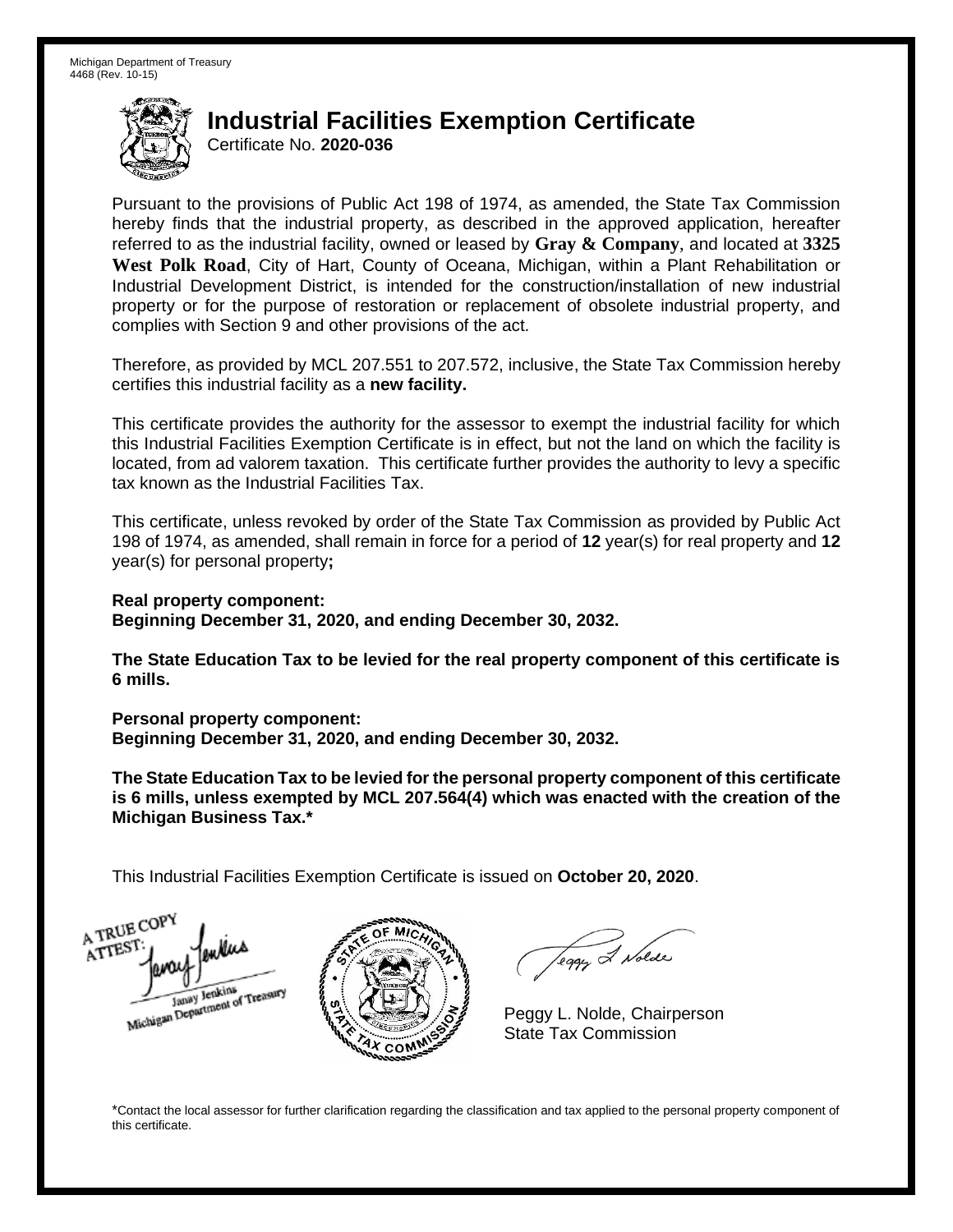

October 29, 2020

Cole Van Strydonk Saginaw Control & Engineering, Inc. 95 Midland Road Saginaw, MI 48638

Dear Sir/Madam:

 has issued an Industrial Facility Exemption Certificate numbered 2020-037, to Saginaw Control & Engineering, Inc., located in Thomas Township, Saginaw County. This certificate was issued at the October 20, 2020 meeting Pursuant to the requirements of Public Act 198 of 1974, as amended, the State Tax Commission (Commission) of the Commission and the investment amounts approved are as follows:

Real Property: \$12,354,122

Personal Property: \$0

The State Education Tax to be levied for this certificate is 6 mills.

In accordance with MCL 24.304, the local unit of government or applicant has sixty days from the date of this letter to request a hearing to correct an error contained in the enclosed certificate.

 Notification of completion of this project shall be filed with the Commission within 30 days of project completion. Within 90 days of project completion, a report of final costs shall be filed with the assessing officer of the local unit and the Commission.

 If you have further questions regarding the issuance of this industrial facility exemption certificate, please call 517-335-7460.

Sincerely,

David A. Buick, Executive Director State Tax Commission

Enclosure cc: Jill Peters, Assessor, Thomas Township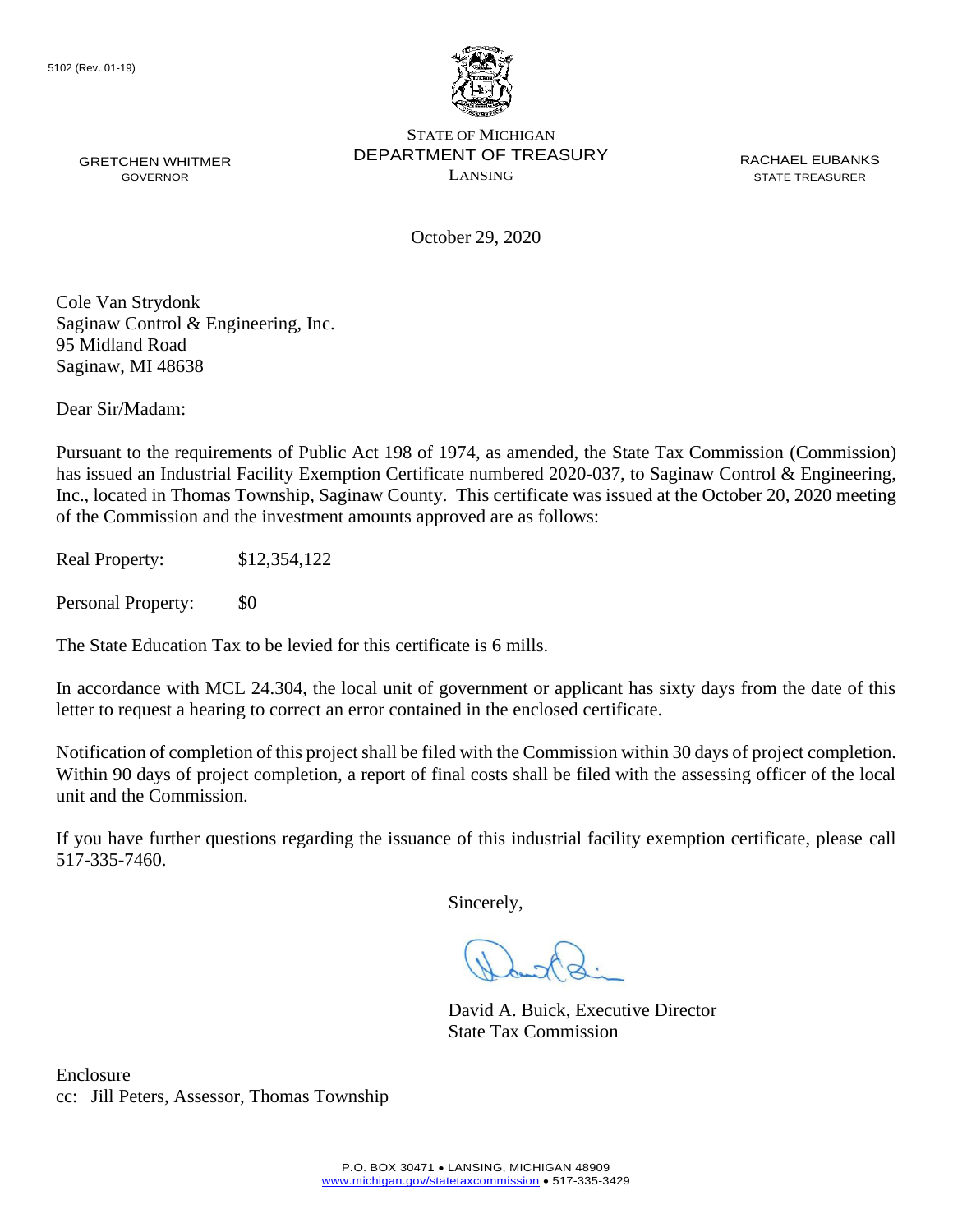Certificate No. **2020-037** 

 Pursuant to the provisions of Public Act 198 of 1974, as amended, the State Tax Commission hereby finds that the industrial property, as described in the approved application, hereafter referred to as the industrial facility, owned or leased by **Saginaw Control & Engineering, Inc.**, and located at **11122 Sunshine Drive**, Thomas Township, County of Saginaw, Michigan, within a Plant Rehabilitation or Industrial Development District, is intended for the construction/installation of new industrial property or for the purpose of restoration or replacement of obsolete industrial property, and complies with Section 9 and other provisions of the act.

 Therefore, as provided by MCL 207.551 to 207.572, inclusive, the State Tax Commission hereby certifies this industrial facility as a **new facility.** 

 This certificate provides the authority for the assessor to exempt the industrial facility for which this Industrial Facilities Exemption Certificate is in effect, but not the land on which the facility is located, from ad valorem taxation. This certificate further provides the authority to levy a specific tax known as the Industrial Facilities Tax.

 This certificate, unless revoked by order of the State Tax Commission as provided by Public Act 198 of 1974, as amended, shall remain in force for a period of **12** year(s) for real property and **0**  year(s) for personal property**;** 

 **Real property component: Beginning December 31, 2020, and ending December 30, 2032.** 

 **The State Education Tax to be levied for the real property component of this certificate is 6 mills.** 



A TRUE COPY ATTEST Janay Jenkins<br>Michigan Department of Treasury

Teggy & Nolde

 Peggy L. Nolde, Chairperson State Tax Commission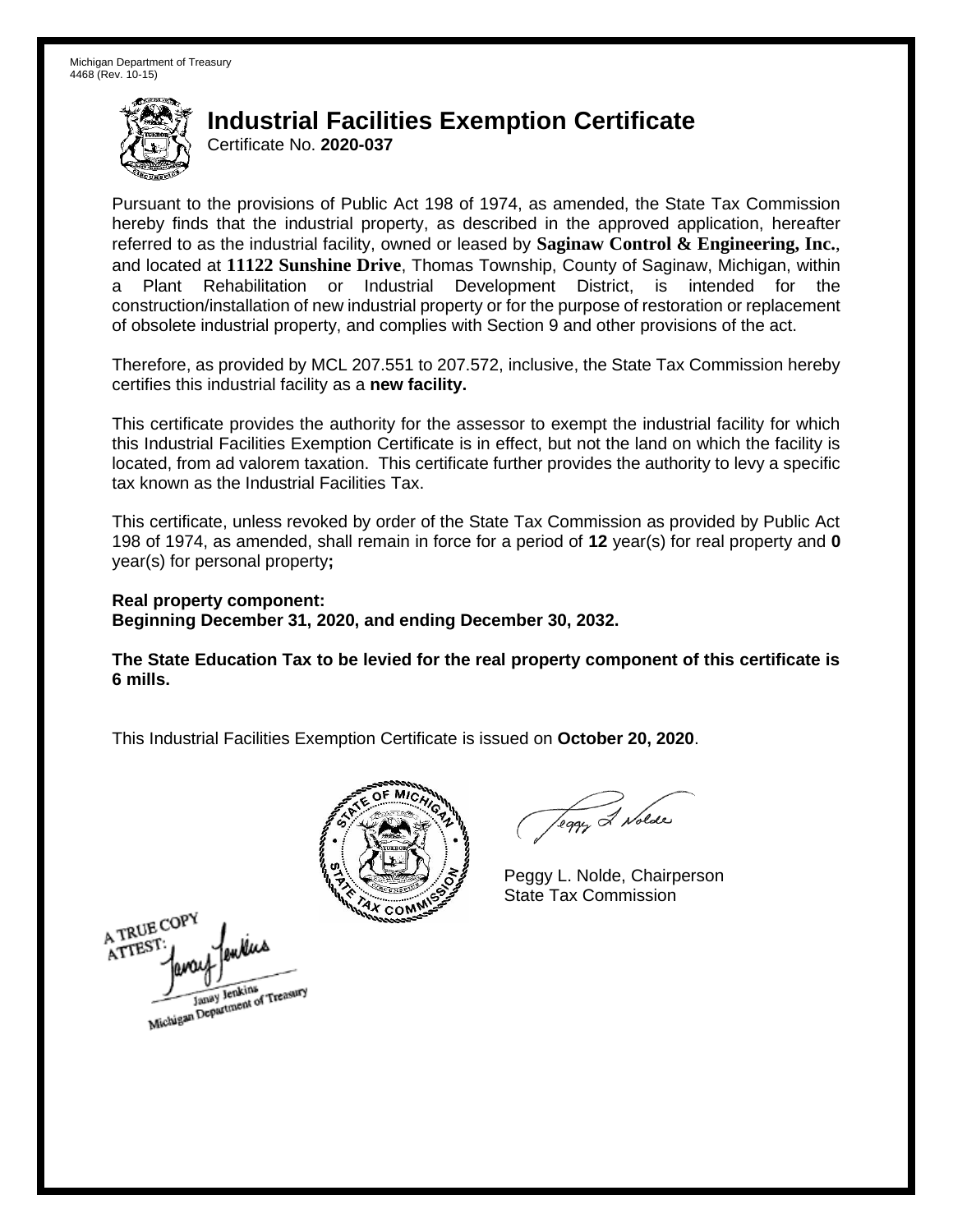

October 29, 2020

Josh E. Loukus REL, Inc. 57640 N. 11th Street Calumet, MI 49913

Dear Sir/Madam:

Pursuant to the requirements of Public Act 198 of 1974, as amended, the State Tax Commission (Commission) has issued an Industrial Facility Exemption Certificate numbered 2020-038, to REL, Inc., located in Calumet Charter Township, Houghton County. This certificate was issued at the October 20, 2020 meeting of the Commission and the investment amounts approved are as follows:

Real Property: \$2,293,299

Personal Property: \$0

The State Education Tax to be levied for this certificate is 6 mills.

In accordance with MCL 24.304, the local unit of government or applicant has sixty days from the date of this letter to request a hearing to correct an error contained in the enclosed certificate.

 Notification of completion of this project shall be filed with the Commission within 30 days of project completion. Within 90 days of project completion, a report of final costs shall be filed with the assessing officer of the local unit and the Commission.

 If you have further questions regarding the issuance of this industrial facility exemption certificate, please call 517-335-7460.

Sincerely,

David A. Buick, Executive Director State Tax Commission

Enclosure cc: Timothy P. Gasperich, Assessor, Calumet Charter Township